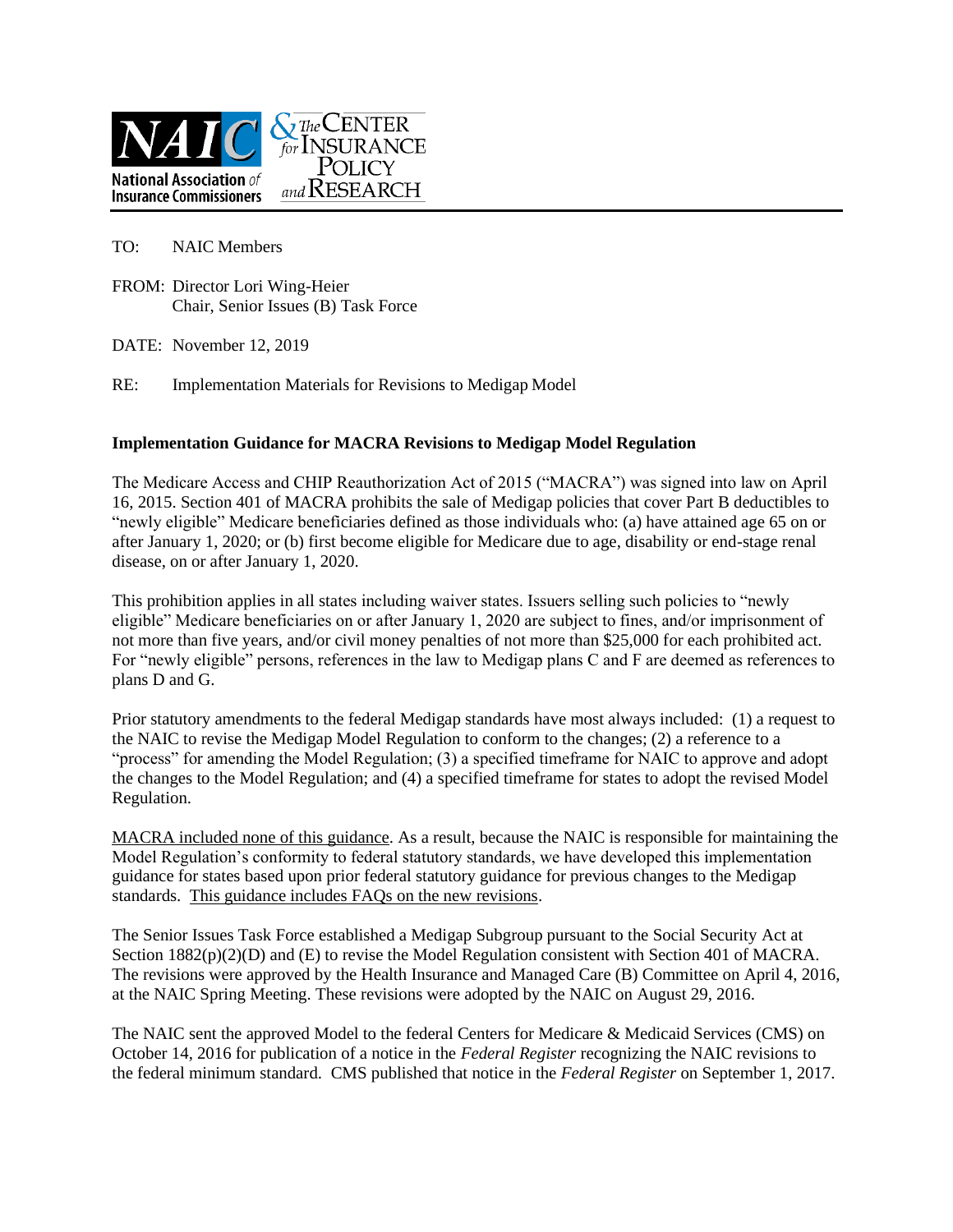The statutory directives included in prior amendments by Congress have consistently directed that the changes to the Model Regulation must be adopted by the States one year after the date the NAIC adopted the amended Model Regulation.

In these past circumstances, Congress has provided special consideration in the case where changes to the Model Regulation require the enactment of State legislation. In such cases, Congress also has consistently provided that instead of one year after the date the NAIC adopts the amended Model Regulation, a State requiring legislation will have additional time. **In all cases, States must timely adopt the changes necessary to implement MACRA to be effective January 1, 2020.**

The NAIC urges those states that still need to adopt this regulatory change to complete this task as soon as possible. Failure to adopt this regulation can result in the state losing regulatory authority over the provisions of the MACRA amendments.

MACRA is unique from previous modifications to the Medicare Supplement law in that MACRA does not close the previous blocks of business. MACRA states that for 'newly eligible' only "C or F shall be deemed, as of January 1, 2020, to be a reference to a Medicare Supplemental policy which has a benefit package classified as D or G respectively." MACRA does not state that all plans will have a new effective date as of January 1, 2020. Therefore, except for C and F for "newly eligible" only, all other blocks of plans will remain in the same status as before January 1, 2020.

The NAIC had recommended States to adopt the MACRA revisions before December 31, 2017 in order to give Medigap issuers a timely window to file MACRA compliant amendments to policies and for approval by states. Federal law requires that states adopt standards that are equal to or more stringent than the NAIC Model Regulation and failure to adopt the MACRA amendments prior to January 1, 2020 *could cause states to lose the right to regulate the product*.

Guidance materials are attached. If you have any questions or require any additional information, you may contact David Torian at the NAIC at (202) 471-3979 or [dtorian@naic.org.](mailto:dtorian@naic.org)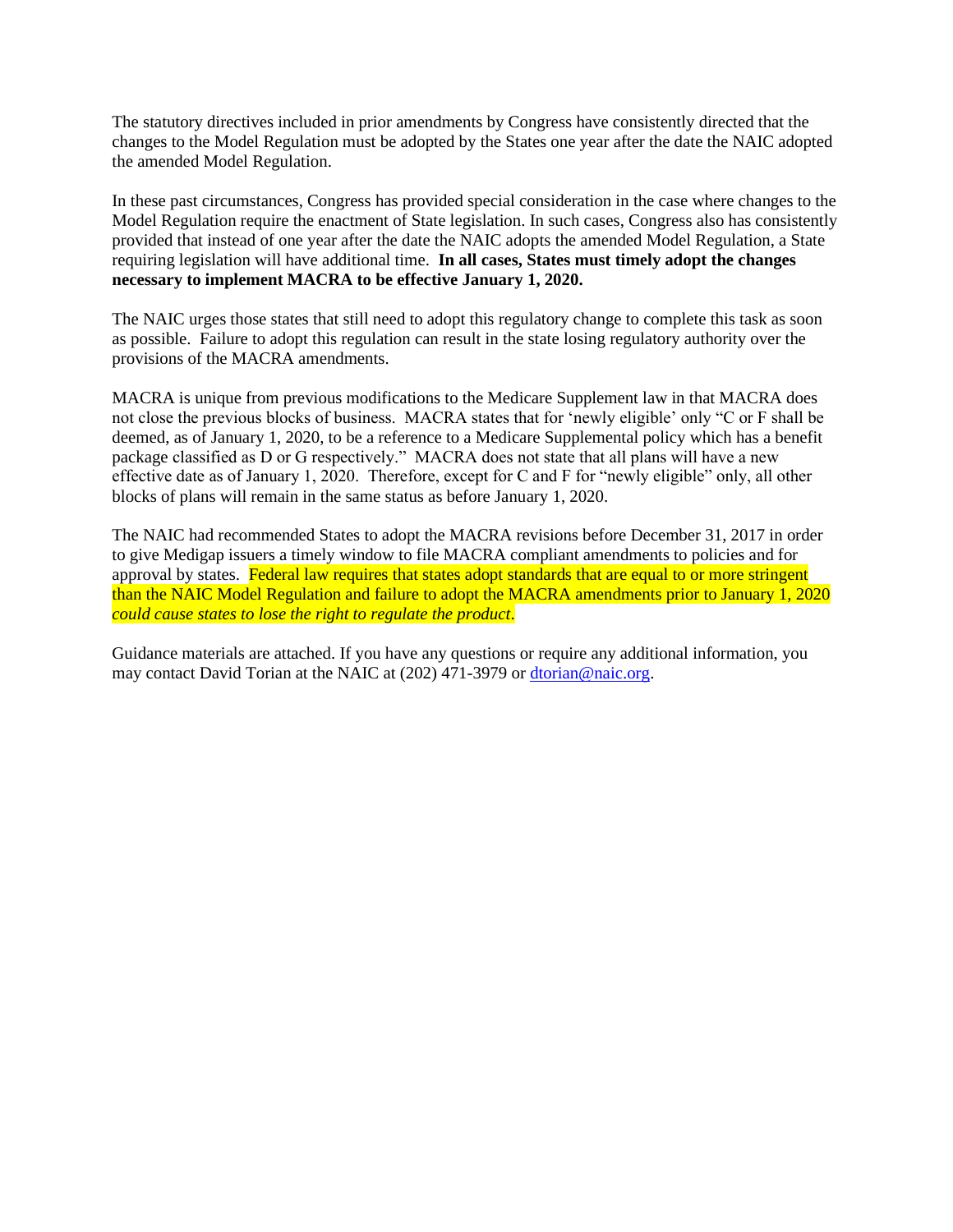# Materials to Assist in Implementation of Recent Medigap Changes

November 12, 2019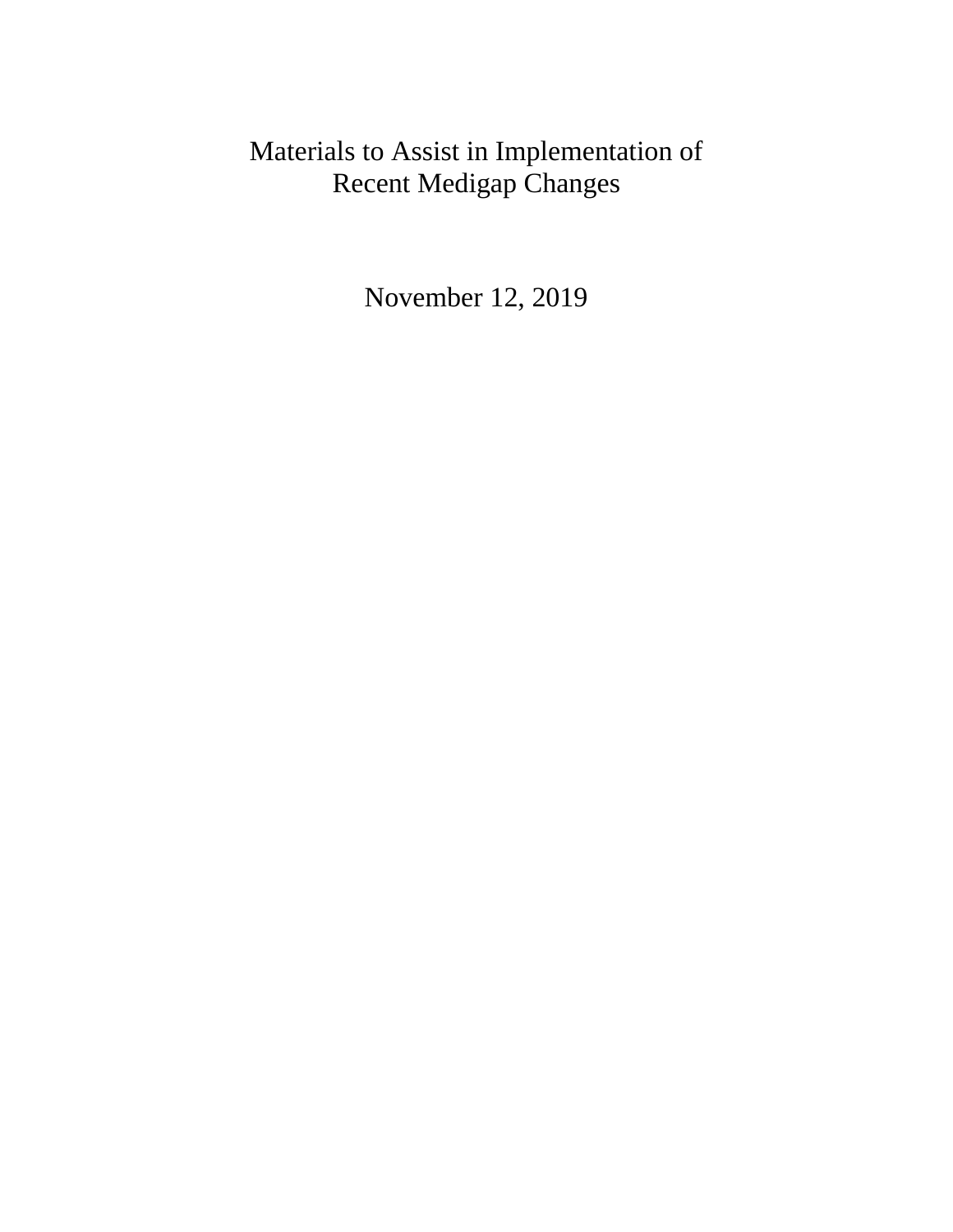## **TABLE OF CONTENTS:**

- SECTION I. ANSWERS TO FREQUENTLY ASKED QUESTIONS
- SECTION II. CONTACTS
- SECTION III. SECTION-BY-SECTION ANALYSIS OF MODEL CHANGES
- SECTION IV. NEW CHARTS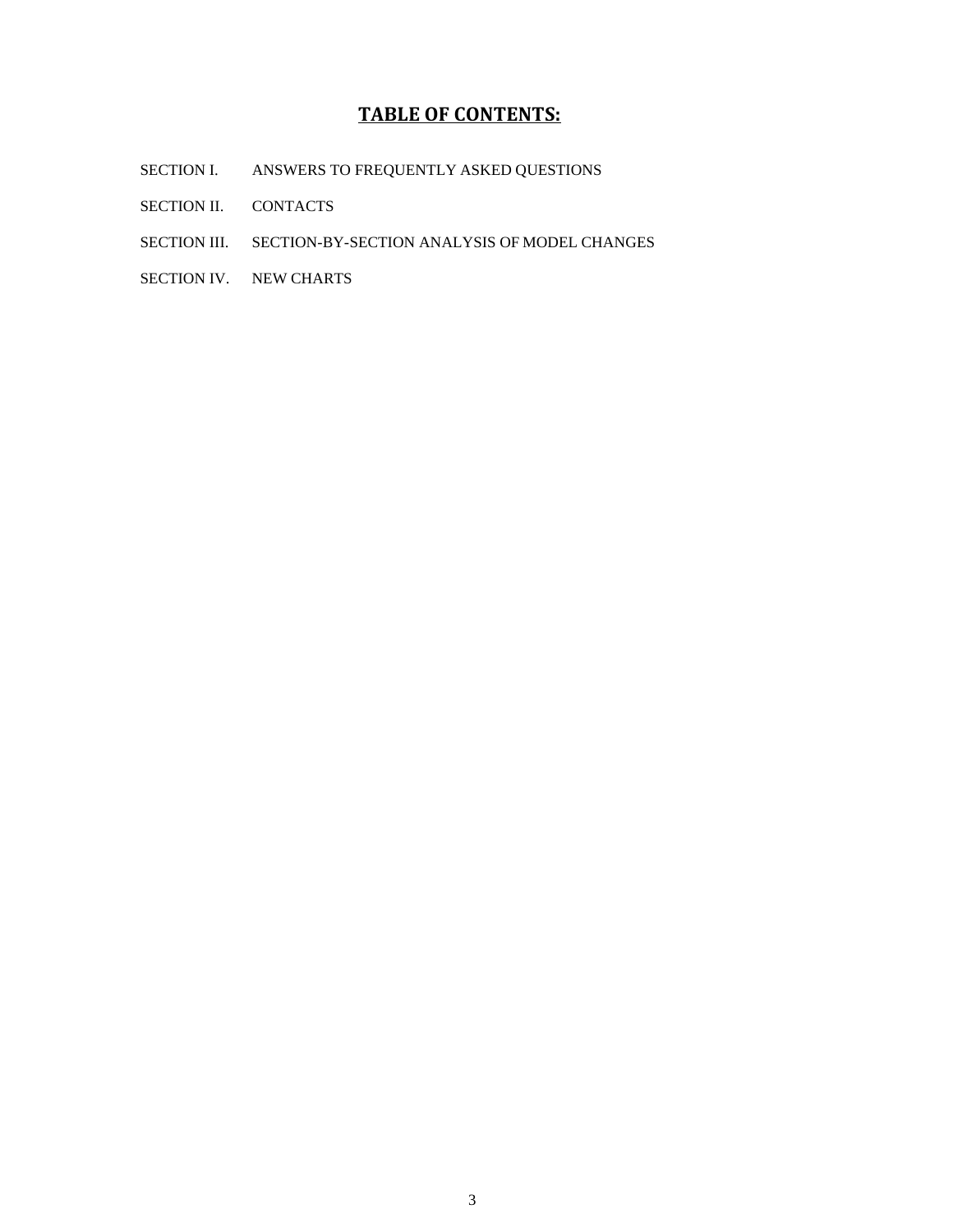## **ANSWERS TO FREQUENTLY ASKEDQUESTIONS**

#### **1. Why is the NAIC Medigap Model being revised?**

A new federal law was passed on April 16, 2015. The Medicare Access and CHIP Reauthorization Act of 2015 (MACRA) makes changes to Medigap policies that cover the Part B deductibles for "newly eligible" Medicare Beneficiaries on or after January 1, 2020.

## **2. What does MACRA require?**

As of January 1, 2020, MACRA does the following:

- 1. Prohibits first dollar Part B coverage on Medicare Supplement plans (Plans C and F) to "newly eligible" Medicare Beneficiaries; so Plans C and F cannot be sold to those "newly eligible" for Medicare. Those enrolled in Plans C and F prior to January 1, 2020 may keep their plan. Those individuals who became eligible for Medicare prior to January 1, 2020 may keep or purchase Plans C and F after December 31, 2019.
- 2. Makes Plans D and G the guarantee issue plans for "newly eligible" Medicare Beneficiaries for the specified periods under current law that name C or F for current Medicare beneficiaries.

## **3. Who is considered a "newly eligible" Medicare beneficiary under MACRA?**

MACRA defines "newly eligible" as anyone who: (a) attains age 65 on or after January 1, 2020, or (b) who first becomes eligible for Medicare benefits due to age, disability or end-stage renal disease on or after January 1, 2020.

#### **4. Do the MACRA changes impact waivered states?**

Three states (MA, MN and WI) obtained waivers from implementing the standardized Medicare Supplement plans because these states already had statewide standardized plans prior to 1990. Yes, these waivered states must comply with eliminating coverage for the Part B deductible.

## **5. How much is the Medicare Part B deductible?**

For 2020, the Medicare Part B deductible is \$198. For more information, please contact Medicare or your local Social Security office.

## **6. How does this relate to efforts to eliminate Medigap "first dollar coverage"?**

This accomplishes the efforts to eliminate Medigap "first dollar coverage" (coverage of all claims without paying any out of pocket cost) by discontinuing sale of Plan C and Plan F only for "newly eligible" Medicare Beneficiaries.

## **7. Who developed these model revisions?**

The Medigap (B) Subgroup was created to make the specific changes. The Subgroup consisted of a collaborative group of NAIC representatives, state regulators, consumer representatives and industry representatives. The Subgroup developed the new Model language and plan charts. The Senior Issues (B) Task Force adopted the model changes on April 3, 2016. The Health Insurance and Managed Care (B) Committee adopted the model changes on April 4, 2016.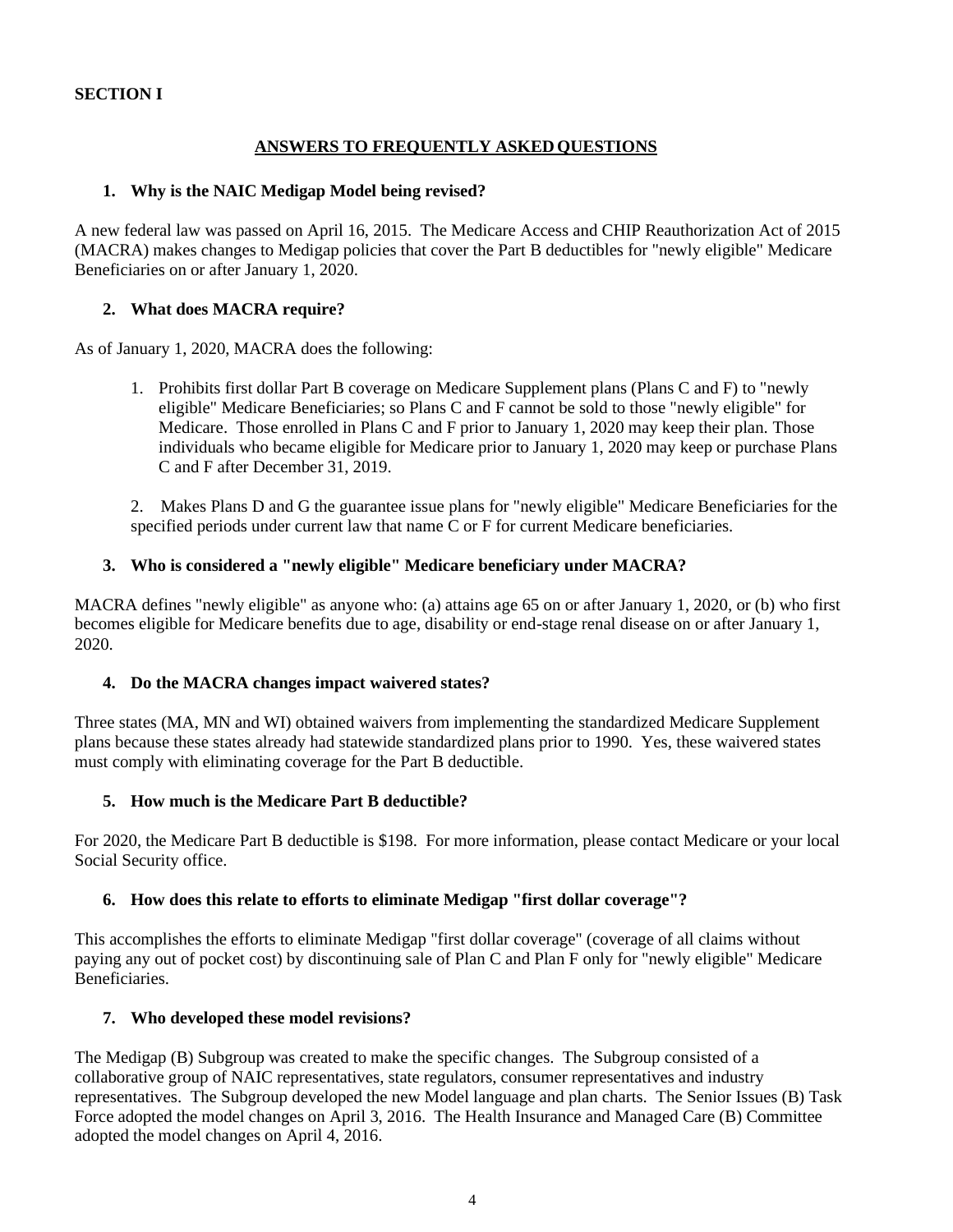## **8. When were these revisions adopted by theNAIC?**

The NAIC Ex/Plenary adopted the model changes on August 29, 2016. The model was sent to the Centers for Medicare & Medicaid Services (CMS) for review and publication as amending the federal minimum standards.

#### **9. Why must states adopt these changes?**

States that want to retain regulatory authority over Medicare Supplement products in their state must implement any changes to federal laws impacting Medicare Supplement policies. Failure to adopt the current laws could result in a state losing regulatory authority over these products. Authority to regulate these products would revert back to the Federal Government.

#### **10. Why are these model revisions different from other NAIC model revisions?**

Most model revisions are due to trends in the insurance marketplace or changes in state law. Model revisions on Medicare Supplement policies are generated by passage of Federal laws. Also, Medigap models are adopted as rules (which require mostly only state agency involvement) while other model laws require legislative changes to statutes.

### **11. When do states need to make changes to their Medigap rules? What other key implementation dates do states need to be aware of?**

In order to provide enough time for the health plans to create compliant products and to get those products filed and approved by their state insurance regulators, States are encouraged to adopt the necessary changes immediately.

## **12. What happens if a state does not adopt the changes?**

States that fail to adopt the changes risk losing their regulatory authority over the MACRA provisions now contained in the NAIC Medigap Model Regulation that is now the federal minimum standard.

## **13. What are the penalties for entities that sell Plans C and F policies to the newly eligible on or after January 1, 2020?**

Any person or company who sells or issues such policies to "newly eligible" Medicare beneficiaries after that date would be subject to fines, and/or imprisonment of not more than five years, and/or civil money penalties of not more than \$25,000 for each prohibited act.

#### **14. How are people eligible for Medicare on the basis of disability impacted by these changes?**

Current beneficiaries (those eligible for Medicare prior to January 1, 2020) are not impacted. The restrictions under MACRA apply to persons who qualify for Medicare as a result of a disability on or after January 1, 2020.

## **15. Why are plans "redesignated" for only "newly eligible" Medicare beneficiaries?**

The Federal Government wanted to eliminate coverage for the Part B deductible making consumers responsible for that first dollar coverage. The only difference between Plans C and F and Plans D and G is the coverage of the Part B deductible under Plans C and F. All other benefits are exactly the same for D and G. Since Plans C and F will no longer be available for "newly eligible" beneficiaries, it was necessary to designate Plans C and F as Plans D and G for these individuals.

#### **16. How are enrollees in current Plans C and F affected by these changes?**

Current enrollees (those eligible for Medicare PRIOR to January 1, 2020) are not affected. Current enrollees can continue with their Plan C or Plan F, including F High Deductible plan, and may continue to buy Plans C or F beyond January 1, 2020.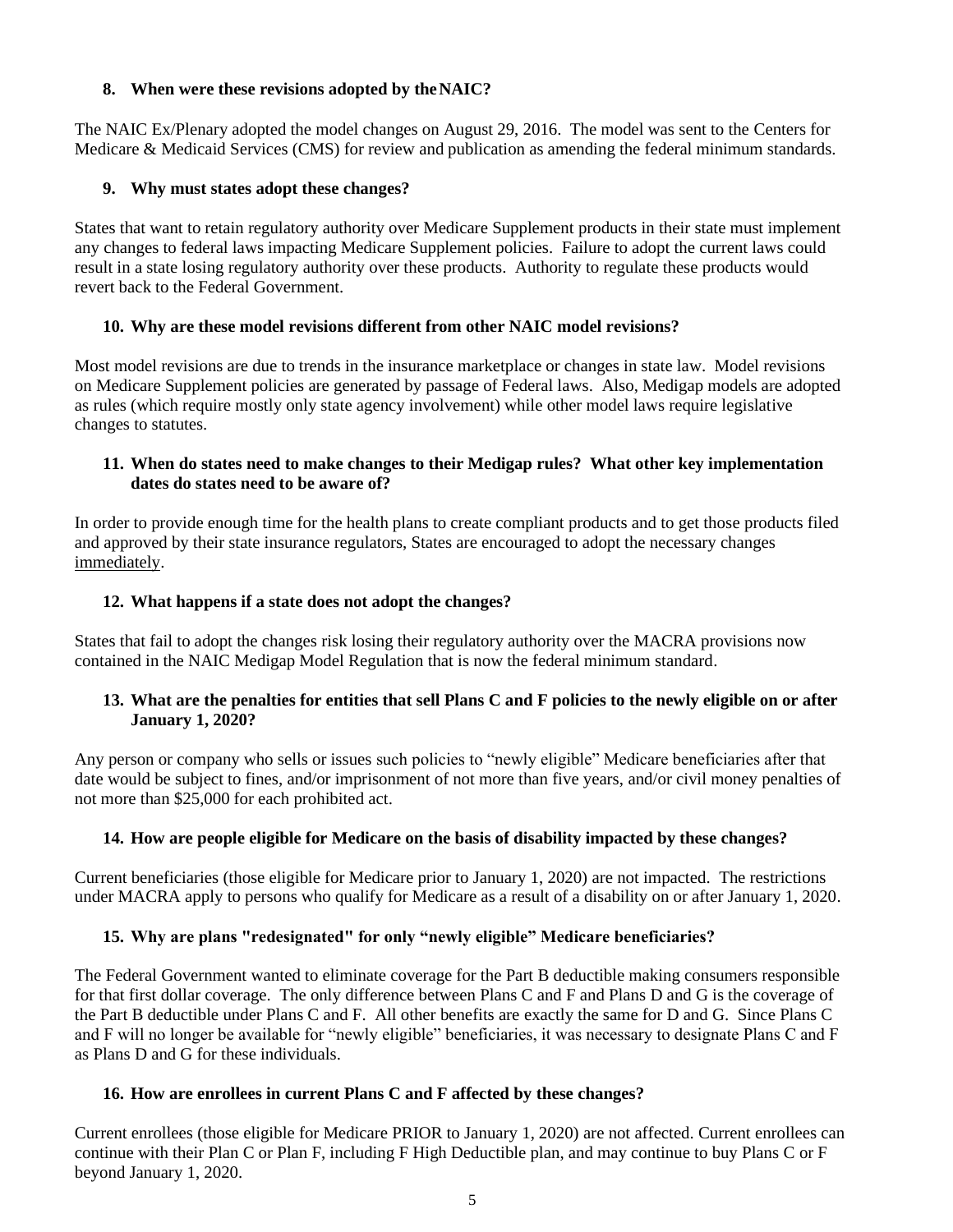MACRA did not change federal law regarding the offer of Plans C or F for individuals who are Medicare eligible before January 1, 2020. Section 1882 (o)(5) of the Social Security Act provides that if an issuer offers a plan other than the core benefits that the issuer must also offer C or F; and the NAIC Model Regulation – also a federal minimum standard - provides at section 9.1.A.(2) that an issuer shall make available the core benefits and if any other plans either C or F.

## **17. What changes are made to High Deductible Plan options?**

Since Plan F High Deductible cannot be sold to those "newly eligible" Medicare beneficiaries, a new Plan G High Deductible is created for those "newly eligible" Medicare beneficiaries as of January 1, 2020. The effective date of coverage for Plan G High Deductible must be on or after January, 1 2020. A beneficiary not "newly eligible" and enrolled in a Plan F High Deductible prior to January 1, 2020 is able to continue this coverage beyond January 1, 2020 and to purchase this coverage on or after January 1, 2020.

## **18. When can the new High Deductible Plan G be sold and who can buy it?**

Those eligible for Medicare prior to January 1, 2020 and "newly eligible" beneficiaries can buy Plan G High Deductible in 2019, but coverage for a newly eligible Medicare beneficiary cannot begin before January 1, 2020.

## **19. For high deductible plans, does payment of the Part B deductible count towards the plan deductible?**

For Plan G High Deductible; while the Part B deductible is not covered (reimbursed), it does count towards the High Deductible plan's deductible. If, in the rare circumstance, the Plan G's High Deductible is met with all Part A expenses and Part B Deductible expenses are then incurred, these expenses will not be covered expenses until the beneficiary meets the Medicare Part B deductible.

## **20. For the new High Deductible Plan G sold on or after January 1, 2020, what happens if a "newly eligible" policyholder meets the high deductible amount with all Part A out of pocket expenses?**

If, in the rare circumstance, the Plan G's High Deductible is met with all Part A expenses any Part B Deductible expenses incurred will not count towards meeting the High Deductible nor will they be covered expenses until the beneficiary meets the Medicare Part B deductible.

## **21. What changes are made to Guaranteed Issue requirements?**

Since two of the current guaranteed issue plans, Plans C and F, will no longer be available for "newly eligible" Medicare beneficiaries on or after January 1, 2020, Plans D and G will become two of the guaranteed issue plans for these individuals. Enrollees who became eligible for Medicare prior to January 1, 2020 can remain with or buy Plans C or F and individuals who do not fall within the definition of "newly eligible" Medicare beneficiary will still be able to purchase Plans C or F.

## **22. How does this change the way Plans C or F, and D or G, may be sold in the state?**

Insurers can continue to sell Plans C or F to Medicare beneficiaries who became eligible for Medicare prior to January 1, 2020. However, "newly eligible" Medicare beneficiaries cannot apply for or be sold Plan C or F. The "newly eligible" individuals could be offered Plans D or G on a guaranteed issue basis instead. All other currently available plans may continue to be offered to all Medicare beneficiaries regardless of their date of eligibility for Medicare.

## **23. Does the phase out of Medigap Plans C & F for the "newly eligible" on or after January 1, 2020 apply to employer group coverage?**

No. In defining a "Medigap" policy under federal law, Section 1882(g)(1) of the Social Security Act excludes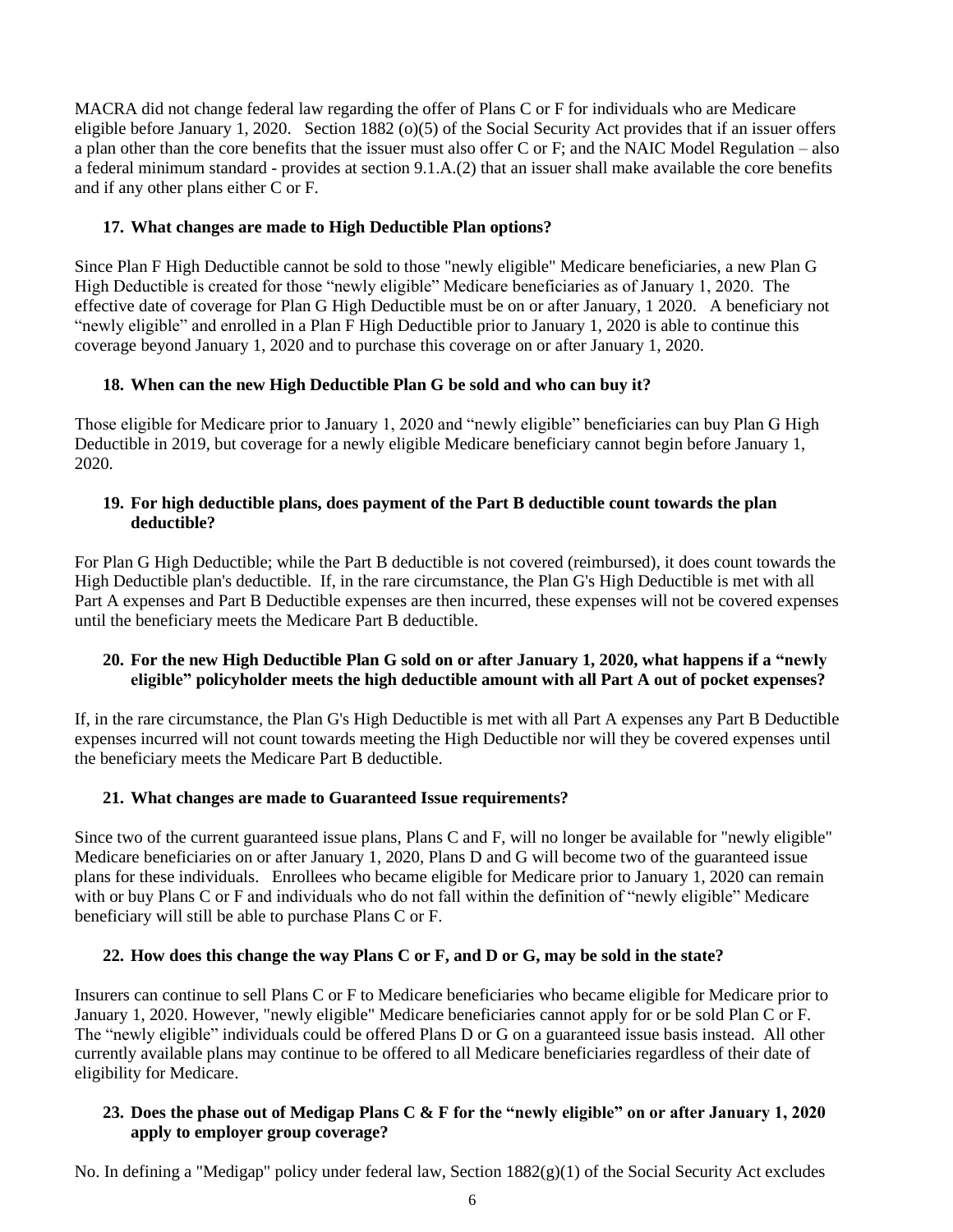"any such policy or plan of one or more employers or labor organizations..." Only employer-sponsored "Medigap" is excluded - but association group, like AARP, is not because it is not employer-sponsored.

#### **24. Will the NAIC Medicare Supplement Compliance Manual be updated to reflect these new changes? What is the timeline for those changes?**

Yes. The NAIC Medicare Supplement Compliance Manual will be updated prior to January 1, 2020.

#### **25. When will "Choosing a Medigap Policy: A Guide to Health Insurance for People with Medicare" be revised to include these new changes?**

We anticipate that CMS will update the "Choosing a Medigap Policy: A Guide to Health Insurance for People with Medicare" prior to January 1, 2020.

#### **CMS provided the following question and response. Refer to CMS for further clarification:**

#### **26. Under section 9.2 B., if an individual turns 65 before January 1, 2020, but does not become eligible for Medicare (retroactively or otherwise) before that date, would the individual be eligible to purchase a Medigap Plan C or F at such time as he or she becomes entitled to Medicare Part A and enrolled in Part B, regardless of when that happens?**

#### CMS Response:

Yes, to be considered a "newly eligible Medicare beneficiary" who is ineligible to purchase a Plan C or F, an individual must BOTH have turned 65 on or after January 1, 2020, AND first become Medicare eligible on or after that date. If an individual becomes Medicare eligible before January 1, 2020 based on disability or ESRD status, OR turns 65 before January 1, 2020, whether eligible for Medicare on that date or not, they would be eligible to buy a Plan C or F when they are entitled to Medicare Part A and enrolled in Part B.

#### CMS Example:

Question: I turn 65 in November 2019 and am eligible for Medicare. If I'm still working and covered by my employer-group employee medical plan, there might not be any reason for me to enroll in Part B during my birthday month. If I elect not to enroll, and end up enrolling when I retire sometime after January 1, 2020, would I be viewed as a "newly eligible" Medicare beneficiary and as a result would not be able to by C or F?

Answer: You are NOT considered "newly eligible" because you turned age 65 before January 1, 2020; and although you must enroll in Part B to purchase Medigap and that would occur after January 1, 2020, you could purchase C or F because you turned age 65 before January 1, 2020.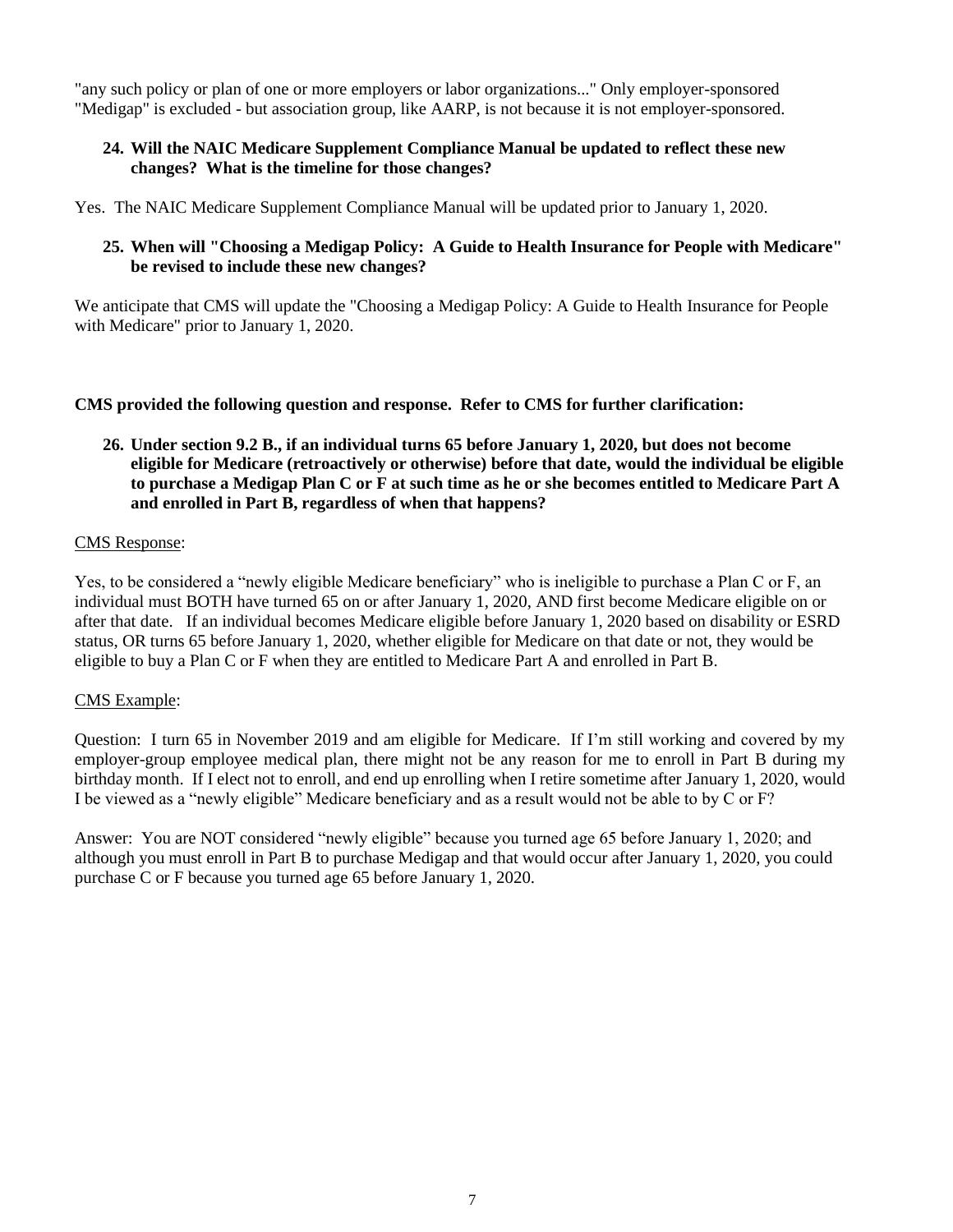## **SECTION II**

## **STATE CONTACTS:**

The following state regulators participated in the development of the Medigap model revisions and are available to assist other state regulators:

**Martin Swanson Nebraska** 402-471-2201 [Martin.Swanson@nebraska.gov](mailto:Martin.Swanson@nebraska.gov)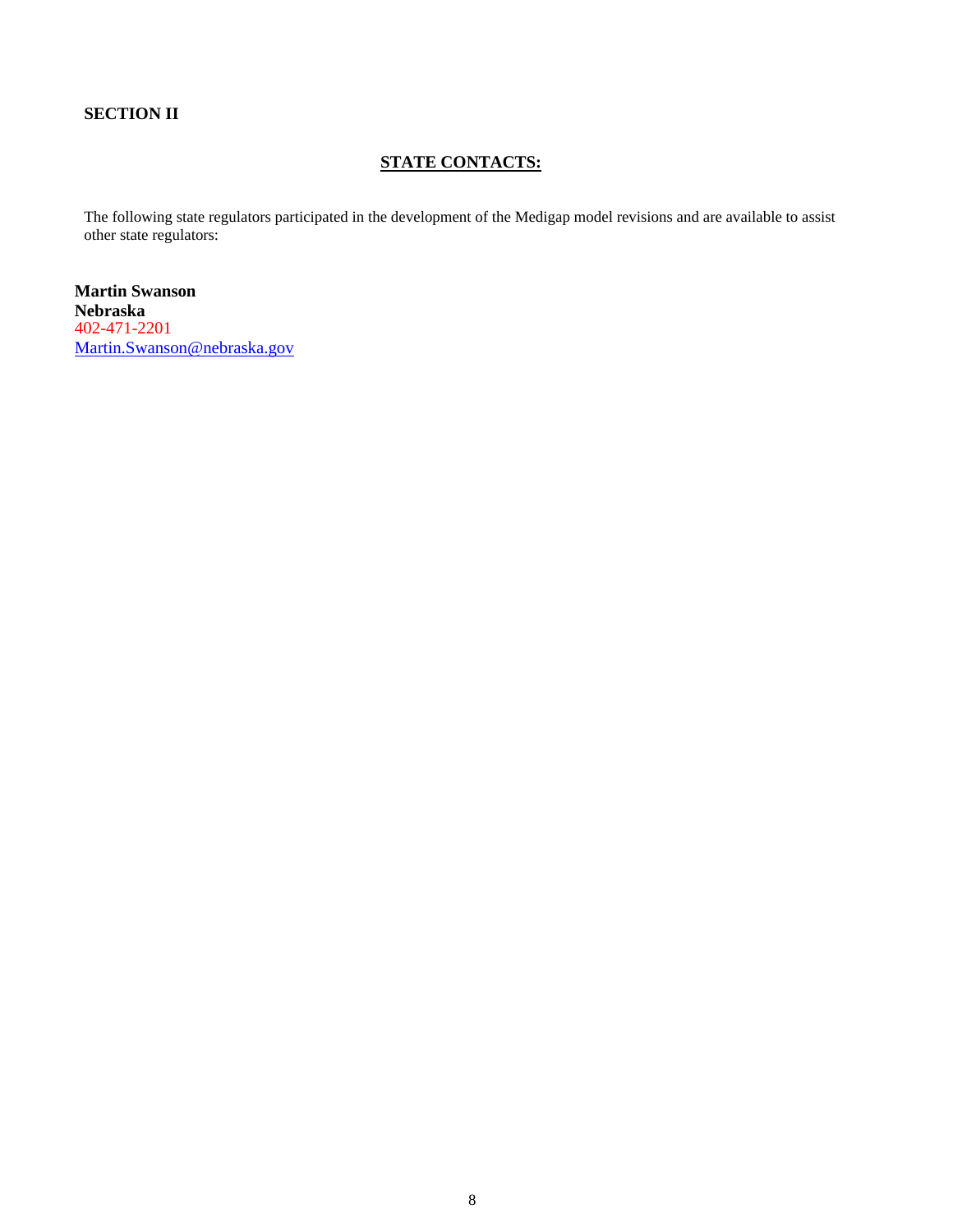#### **SECTION III**

#### **SECTION-BY-SECTION ANALYSIS OF MODEL CHANGES**

A description of changes to Section 9.1 E (7) and Section 9.2 of the *Model Regulation to Implement the NAIC Medicare Supplement Insurance Minimum Standards Model Act* (#651) are provided below.

Note that revisions that are purely cosmetic or stylistic, including minor changes to cross-references or inclusion of effective dates, have not been included in this document.

#### **Section 9.1E Standard Medicare Supplement Benefit Plans for 2010 Standardized Medicare Supplement Benefit Plan Policies or Certificates Issued for Delivery on or After June 1, 2010**

(7) Standardized Medicare supplement benefit Plan G shall include only the following: The basic (core) benefit as defined in Section 8.1B of this regulation, plus one hundred percent (100%) of the Medicare Part A deductible, skilled nursing facility care, one hundred percent (100%) of the Medicare Part B excess charges, and medically necessary emergency care in a foreign country as defined in Sections 8.1 C (1), (3), (5), and (6), respectively. Effective January 1, 2020, the standardized benefit plans described in Section 9.2 A (4) of this regulation (Redesignated Plan G High Deductible) may be offered to any individual who was eligible for Medicare prior to January 1, 2020.

The purpose of adding the last sentence to Section 9.1 E(7) is to clarify and make consistent that the mandate by the Medicare Access and CHIP Reauthorization Act of 2015 (MACRA) to redesignate Medicare Supplement Plan F as Medicare Supplement Plan G also includes Medicare Supplement Plan F With High Deductible to be redesignated as Medicare Supplement Plan G With High Deductible.

#### **Section 9.2 Standard Medicare Supplement Benefit Plans for 2020 Standardized Medicare Supplement Benefit Plan Policies or Certificates Issued for Delivery to Individuals Newly Eligible for Medicare on or After January 1, 2020.**

The Medicare Access and CHIP Reauthorization Act of 2015 (MACRA) requires the following standards are applicable to all Medicare supplement policies or certificates delivered or issued for delivery in this state to individuals newly eligible for Medicare on or after January 1, 2020. No policy or certificate that provides coverage of the Medicare Part B deductible may be advertised, solicited, delivered or issued for delivery in this state as a Medicare supplement policy or certificate to individuals newly eligible for Medicare on or after January 1, 2020. All policies must comply with the following benefit standards. Benefit plan standards applicable to Medicare supplement policies and certificates issued to individuals eligible for Medicare before January 1, 2020, remain subject to the requirements of [-insert proper state citation-].

A. Benefit Requirements. The standards and requirements of Section 9.1 shall apply to all Medicare supplement policies or certificates delivered or issued for delivery to individuals newly eligible for Medicare on or after January 1, 2020, with the following exceptions:

(1) Standardized Medicare supplement benefit Plan C is redesignated as Plan D and shall provide the benefits contained in Section 9.1 E. (3) of this regulation but shall not provide coverage for one hundred percent (100%) or any portion of the Medicare Part B deductible.

(2) Standardized Medicare supplement benefit Plan F is redesignated as Plan G and shall provide the benefits contained in Section 9.1 E. (5) of this regulation but shall not provide coverage for one hundred percent (100%) or any portion of the Medicare Part B deductible.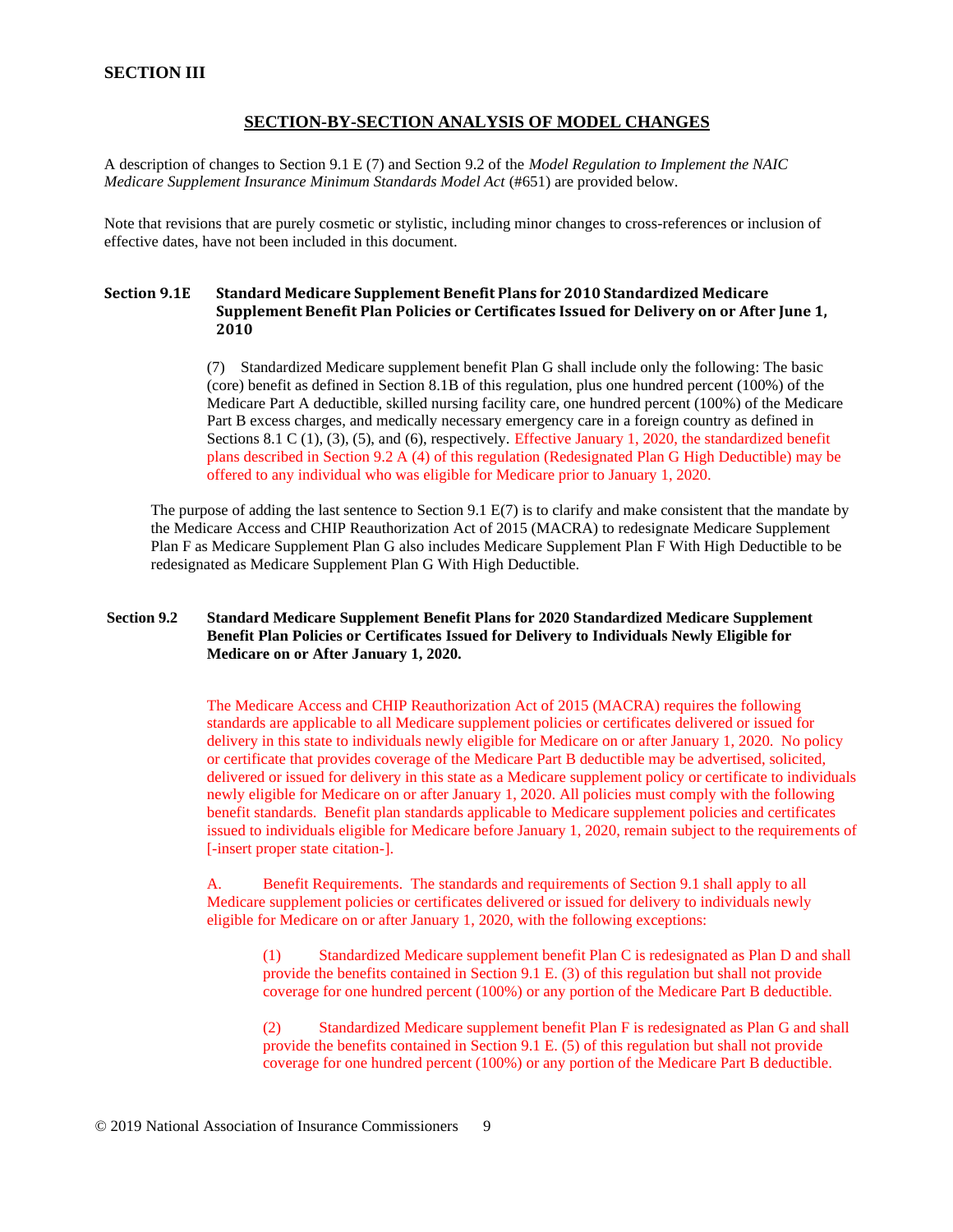(3) Standardized Medicare supplement benefit plans C, F, and F with High Deductible may not be offered to individuals newly eligible for Medicare on or after January 1, 2020.

(4) Standardized Medicare supplement benefit Plan F With High Deductible is redesignated as Plan G With High Deductible and shall provide the benefits contained in Section 9.1 E. (6) of this regulation but shall not provide coverage for one hundred percent (100%) or any portion of the Medicare Part B deductible; provided further that, the Medicare Part B deductible paid by the beneficiary shall be considered an out-of-pocket expense in meeting the annual high deductible.

**Drafting Note**: Subsection A.(4), above implements the High Deductible Plan G as a redesignation of the prior High Deductible Plan F because federal law "deems" any reference to Plan F as Plan G for "newly eligible" Medicare beneficiaries. High Deductible Plan G is the same as the High Deductible Plan F except that where the annual out-of-pocket expenses are met with Medicare Part A expenses only, any subsequent Medicare Part B deductible expense incurred by the beneficiary after the required annual out-of-pocket expenses is met may not be paid for by the High Deductible Plan G. Federal law prohibits the sale or issuance of any Medigap policy that provides coverage (i.e. third-party payment) of the Part B deductible to a "newly eligible" Medicare beneficiary and was enacted for the purpose of increasing cost-sharing and reducing "first dollar coverage". Treating the Medicare Part B deductible as an out-of-pocket expense of the beneficiary under Plan G High Deductible meets this purpose.

(5) The reference to Plans C or F contained in Section 9.1 A (2) is deemed a reference to Plans D or G for purposes of this section.

B. Applicability to Certain Individuals. This Section 9.2 applies to only individuals that are newly eligible for Medicare on or after January 1, 2020:

(1) by reason of attaining age 65 on or after January 1, 2020; or

(2) by reason of entitlement to benefits under part A pursuant to section 226(b) or 226A of the Social Security Act, or who is deemed to be eligible for benefits under section 226(a) of the Social Security Act on or after January 1, 2020.

C. Guaranteed Issue for Eligible Persons. For purposes of Section 12.E, in the case of any individual newly eligible for Medicare on or after January 1, 2020, any reference to a Medicare supplement policy C or F (including F With High Deductible) shall be deemed to be a reference to Medicare supplement policy D or G (including G With High Deductible) respectively that meet the requirements of this Section 9.2A.

D. Applicability to Waivered States. In the case of a State described in Section  $1882(p)(6)$  of the Social Security Act ("waivered" alternative simplification states) MACRA prohibits the coverage of the Medicare Part B deductible for any Medicare supplement policy sold or issued to an individual that is newly eligible for Medicare on or after January 1, 2020.

E. Offer of Redesignated Plans to Individuals Other Than Newly Eligible. On or after January 1, 2020, the standardized benefit plans described in subparagraph A.(4), above may be offered to any individual who was eligible for Medicare prior to January 1, 2020 in addition to the standardized plans described in section 9.1 E of this regulation.

**Drafting Note**: The standardized benefit plans described in subparagraphs A (1) and A (2) above in this Section are also included as benefit plans D and G in Section 9.1.E (4) and (7).

The purpose of adding Section 9.2 is to comply with the mandate of the Medicare Access and CHIP Reauthorization Act of 2015 (MACRA) to prohibit the sale of Medigap policies that cover Part B deductibles to "newly eligible" Medicare beneficiaries defined as those individuals who become eligible for Medicare due to age, disability or end-stage renal disease, on or after January 1, 2020.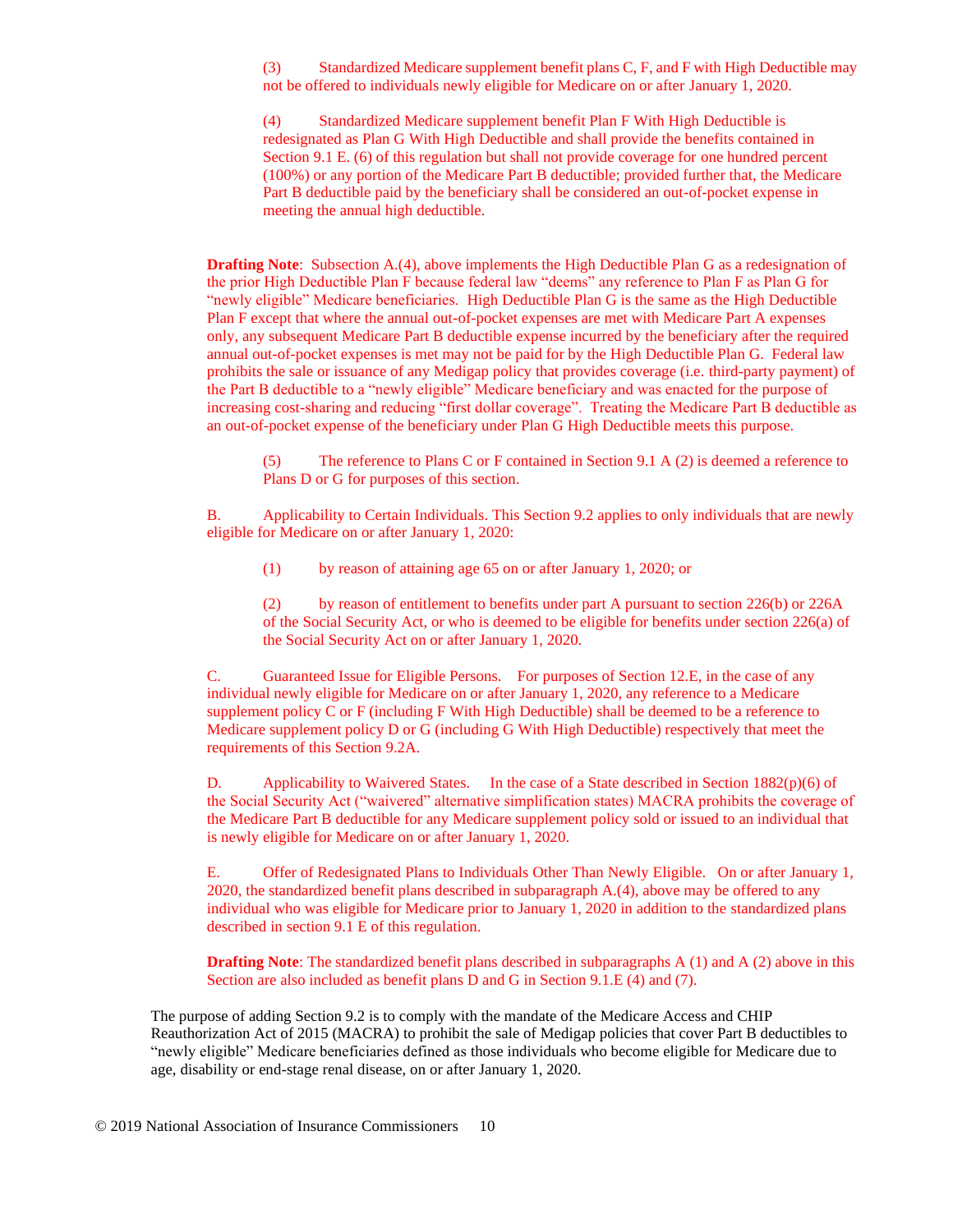## **NEW CHARTS**

## **Benefit Chart of Medicare Supplement Plans Sold on or after January 1, 2020**

This chart shows the benefits included in each of the standard Medicare supplement plans. Some plans may not be available. Only applicants **first** eligible for Medicare before 2020 may purchase Plans C, F, and high deductible F.

Note: A  $\blacktriangleright$  means 100% of the benefit is paid.

|                                                                                                                                     |                         | <b>Medicare first</b><br><b>Plans Available to All Applicants</b><br>eligible before |                    |                            |                         |                |                            |                                              |                            |                    |
|-------------------------------------------------------------------------------------------------------------------------------------|-------------------------|--------------------------------------------------------------------------------------|--------------------|----------------------------|-------------------------|----------------|----------------------------|----------------------------------------------|----------------------------|--------------------|
|                                                                                                                                     |                         |                                                                                      |                    |                            |                         |                |                            |                                              |                            | <b>2020 only</b>   |
| <b>Benefits</b>                                                                                                                     | $\overline{\mathbf{A}}$ | $\mathbf{B}$                                                                         | D                  | $G^1$                      | $\overline{\mathbf{K}}$ | L              | $\overline{\mathbf{M}}$    | N                                            | $\mathbf C$                | $\mathbf{F}^1$     |
| Medicare Part A<br>coinsurance and hospital<br>coverage (up to an<br>additional 365 days after<br>Medicare benefits are used<br>up) | V                       | ı                                                                                    | $\boldsymbol{\nu}$ | $\boldsymbol{\mathscr{L}}$ | V                       | ✓              | $\boldsymbol{\mathcal{U}}$ |                                              |                            |                    |
| <b>Medicare Part B</b><br>coinsurance or<br>Copayment                                                                               | V                       |                                                                                      |                    | V                          | 50%                     | 75%            |                            | $\checkmark$<br>copays<br>apply <sup>3</sup> |                            |                    |
| Blood (first three pints)                                                                                                           | $\checkmark$            |                                                                                      | V                  | $\checkmark$               | 50%                     | 75%            | V                          | $\boldsymbol{\nu}$                           | $\boldsymbol{\nu}$         |                    |
| Part A hospice care<br>coinsurance or copayment                                                                                     | V                       |                                                                                      |                    | ✔                          | 50%                     | 75%            | $\boldsymbol{\mathcal{U}}$ | ✓                                            | $\checkmark$               |                    |
| Skilled nursing facility<br>coinsurance                                                                                             |                         |                                                                                      | $\boldsymbol{\nu}$ | V                          | 50%                     | 75%            |                            | ✔                                            | $\checkmark$               |                    |
| Medicare Part A deductible                                                                                                          |                         | V                                                                                    | $\boldsymbol{\nu}$ | $\checkmark$               | 50%                     | 75%            | 50%                        | $\checkmark$                                 | $\checkmark$               | V                  |
| Medicare Part B deductible                                                                                                          |                         |                                                                                      |                    |                            |                         |                |                            |                                              | $\checkmark$               | $\boldsymbol{\nu}$ |
| <b>Medicare Part B excess</b><br>charges                                                                                            |                         |                                                                                      |                    | $\checkmark$               |                         |                |                            |                                              |                            |                    |
| Foreign travel emergency<br>(up to plan limits)                                                                                     |                         |                                                                                      | $\checkmark$       | $\checkmark$               |                         |                | V                          | ✔                                            | $\boldsymbol{\mathcal{U}}$ |                    |
| Out-of-pocket limit in<br>[2020] <sup>2</sup>                                                                                       |                         |                                                                                      |                    |                            | $[$5,880]^{2}$          | $[$2,940]^{2}$ |                            |                                              |                            |                    |

**<sup>1</sup>**Plans F and G also have a high deductible option which require first paying a plan deductible of [\$2340] before the plan begins to pay. Once the plan deductible is met, the plan pays 100% of covered services for the rest of the calendar year. High deductible plan G does not cover the Medicare Part B deductible. However, high deductible plans F and G count your payment of the Medicare Part B deductible toward meeting the plan deductible.

© 2019 National Association of Insurance Commissioners 11

<sup>&</sup>lt;sup>2</sup>Plans K and L pay 100% of covered services for the rest of the calendar year once you meet the out-of-pocket yearly limit.

**<sup>3</sup>**Plan N pays 100% of the Part B coinsurance, except for a co-payment of up to \$20 for some office visits and up to a \$50 co-payment for emergency room visits that do not result in an inpatient admission.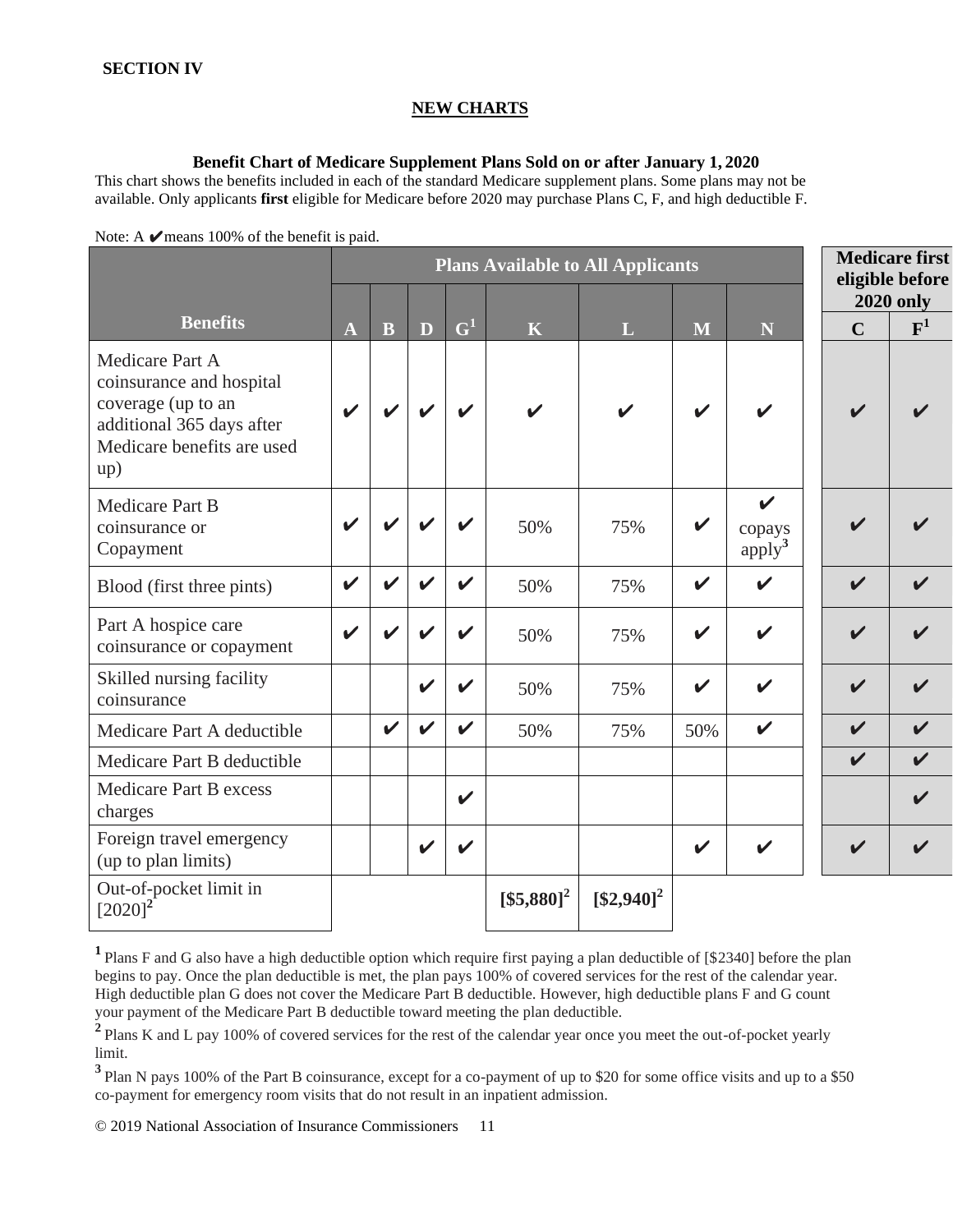#### **PLAN G or HIGH DEDUCTIBLE PLAN G** MEDICARE (PART A) – HOSPITAL SERVICES – PER BENEFIT PERIOD

\* A benefit period begins on the first day you receive service as an inpatient in a hospital and ends after you have been out of the hospital and have not received skilled care in any other facility for 60 days in a row.

[\*\*This high deductible plan pays the same benefits as Plan G after you have paid a calendar year [\$2340] deductible. Benefits from the high deductible plan G will not begin until out-of-pocket expenses are [\$2340]. Out-of-pocket expenses for this deductible include expenses for the Medicare Part B deductible, and expenses that would ordinarily be paid by the policy. This does not include the plan's separate foreign travel emergency deductible.]

|                                                    |                               | <b>[AFTER YOU PAY</b> | <b>[IN ADDITION</b> |
|----------------------------------------------------|-------------------------------|-----------------------|---------------------|
|                                                    |                               | \$[2340]              | TO \$[2340]         |
| <b>SERVICES</b>                                    | <b>MEDICARE</b>               | DEDUCTIBLE,**]        | DEDUCTIBLE,**]      |
|                                                    | <b>PAYS</b>                   | <b>PLAN PAYS</b>      | <b>YOU PAY</b>      |
| <b>HOSPITALIZATION*</b>                            |                               |                       |                     |
| Semiprivate room and board,<br>general nursing and |                               |                       |                     |
| miscellaneous services and                         |                               |                       |                     |
| supplies                                           |                               |                       |                     |
|                                                    |                               |                       |                     |
| First 60 days                                      | All but \$[1408]              | $[1408]$ (Part A      | \$0                 |
|                                                    |                               | deductible)           |                     |
|                                                    |                               |                       |                     |
| 61st thru 90 <sup>th</sup> day                     | All but $\S[352]$ a day       | $$[352]$ aday         | \$0                 |
|                                                    |                               |                       |                     |
| 91st day and after:                                |                               |                       |                     |
| $-$ While using 60 lifetime                        | All but $\frac{5}{704}$ a day | $$[704]$ aday         | \$0                 |
| reserve days                                       |                               |                       |                     |
|                                                    |                               |                       |                     |
| $-$ Once lifetime reserve                          |                               |                       |                     |
| days are used:                                     |                               |                       |                     |
|                                                    |                               |                       |                     |
| -Additional 365 days                               | \$0                           | 100% of Medicare      | $$0***$             |
|                                                    |                               | eligible expenses     |                     |
| -Beyond the additional                             | \$0                           | \$0                   | All costs           |
| 365 days                                           |                               |                       |                     |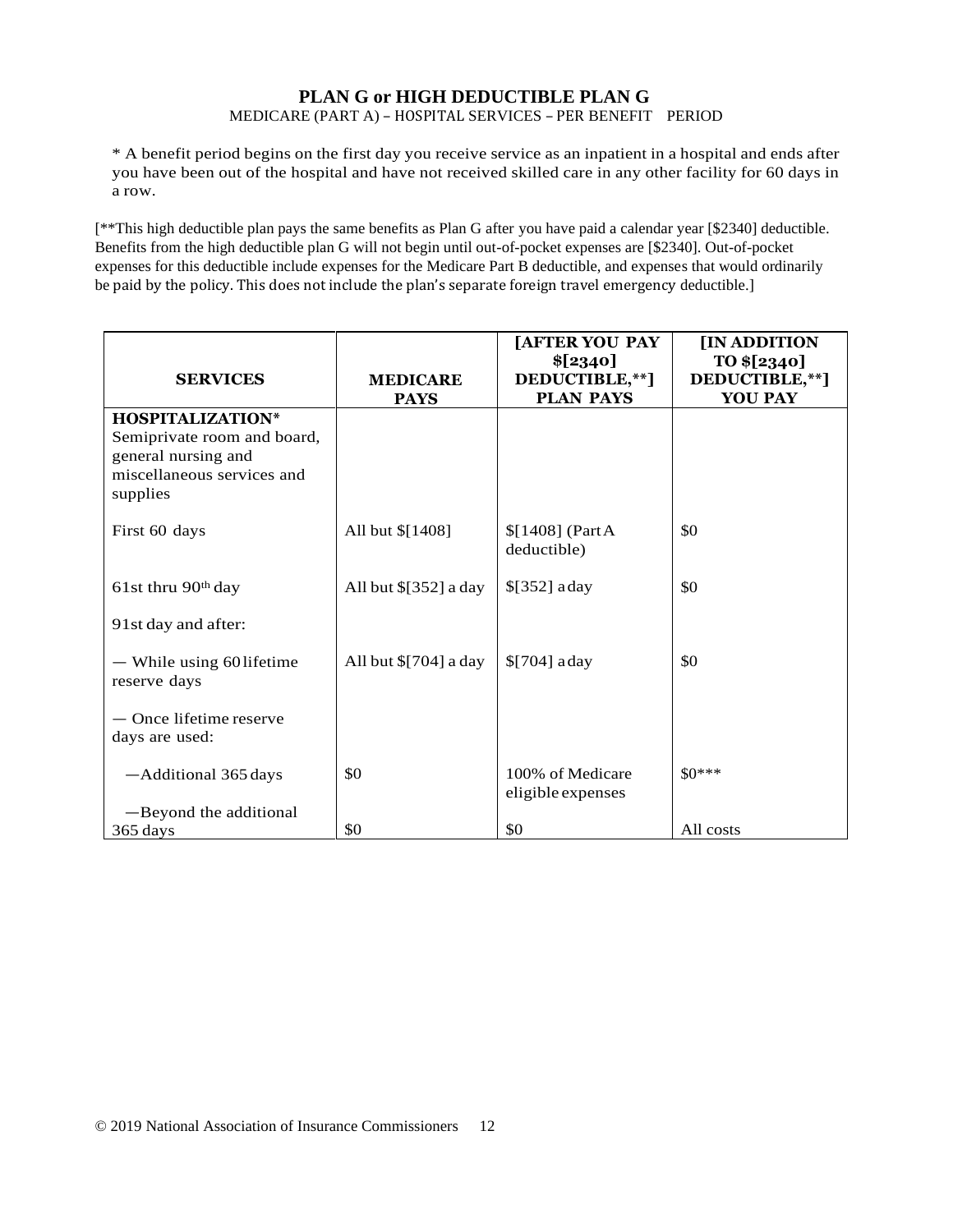| <b>SERVICES</b>                                                                                                                                                                                                                                            | <b>MEDICARE PAYS</b>                                                                                       | [AFTER YOU PAY<br>\$[2340]<br>DEDUCTIBLE,**]<br><b>PLAN PAYS</b> | <b>[IN ADDITION</b><br>TO \$[2340]<br>DEDUCTIBLE,**]<br><b>YOU PAY</b> |
|------------------------------------------------------------------------------------------------------------------------------------------------------------------------------------------------------------------------------------------------------------|------------------------------------------------------------------------------------------------------------|------------------------------------------------------------------|------------------------------------------------------------------------|
| <b>SKILLED NURSING</b><br><b>FACILITY CARE*</b><br>You must meet Medicare's<br>requirements, including<br>having been in a hospital<br>for at least 3 days and<br>entered a Medicare-<br>approved facility within 30<br>days after leaving the<br>hospital |                                                                                                            |                                                                  |                                                                        |
| First 20 days                                                                                                                                                                                                                                              | All approved<br>amounts                                                                                    | \$0                                                              | \$0                                                                    |
| 21st thru 100th day                                                                                                                                                                                                                                        | All but $\frac{176}{a}$ a day                                                                              | Up to $$[176]$ a day                                             | \$0                                                                    |
| 101 <sup>st</sup> day and after                                                                                                                                                                                                                            | \$0                                                                                                        | \$0                                                              | All costs                                                              |
| <b>BLOOD</b>                                                                                                                                                                                                                                               |                                                                                                            |                                                                  |                                                                        |
| First 3 pints                                                                                                                                                                                                                                              | \$0                                                                                                        | 3 pints                                                          | \$0                                                                    |
| <b>Additional amounts</b>                                                                                                                                                                                                                                  | 100%                                                                                                       | \$0                                                              | \$0                                                                    |
| <b>HOSPICE CARE</b>                                                                                                                                                                                                                                        |                                                                                                            |                                                                  |                                                                        |
| You must meet Medicare's<br>requirements, including a<br>doctor's certification of<br>terminal illness.                                                                                                                                                    | All but very limited<br>co-payment/<br>coinsurance for out-<br>patient drugs and<br>inpatient respite care | Medicare co-<br>payment/coinsurance                              | \$0                                                                    |

**\*\*\* NOTICE:** When your Medicare Part A hospital benefits are exhausted, the insurer stands in the place of Medicare and will pay whatever amount Medicare would have paid for up to an additional 365 days as provided in the policy's "Core Benefits." During this time the hospital is prohibited from billing you for the balance based on any difference between its billed charges and the amount Medicare would havepaid.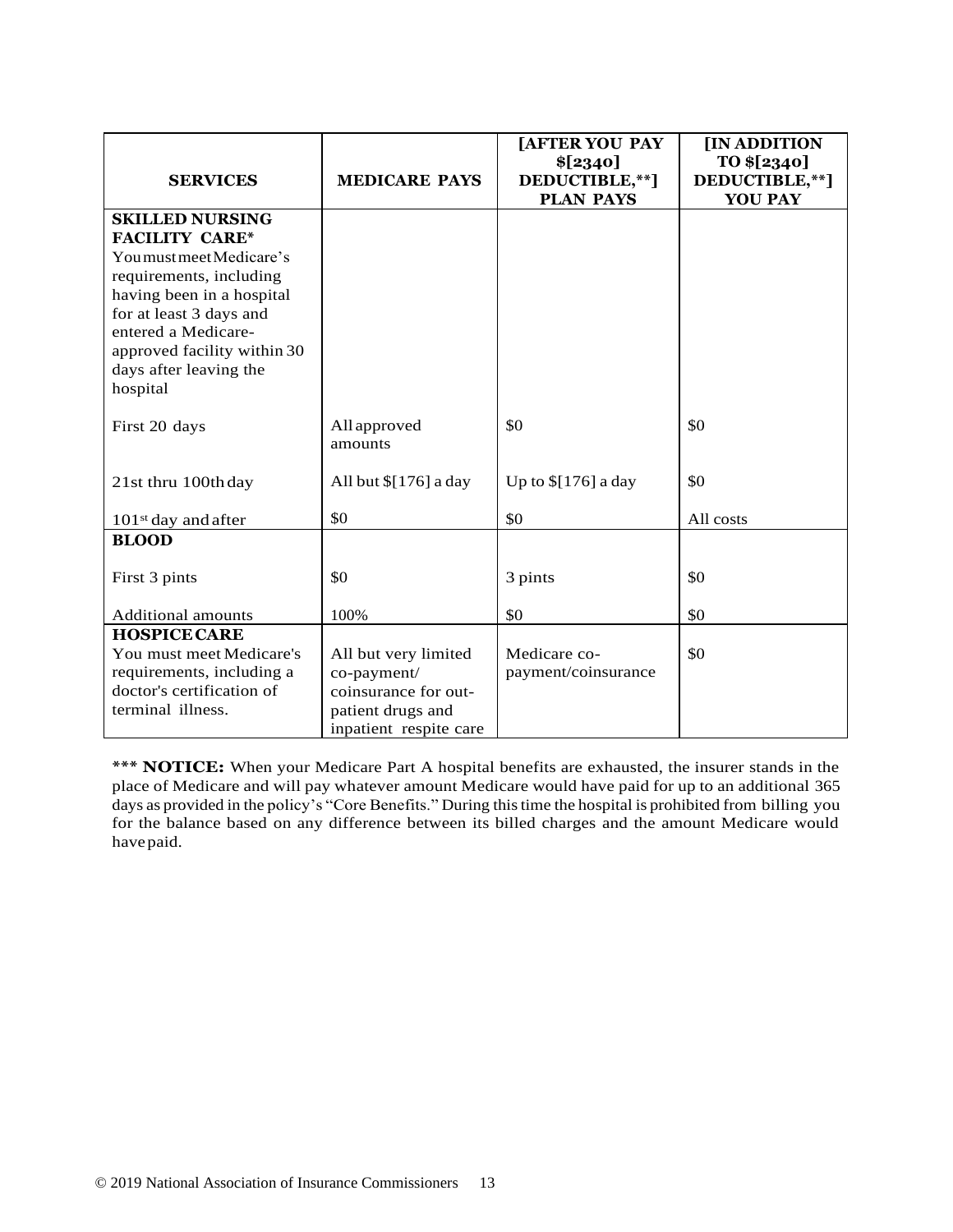#### PLAN G or HIGH DEDUCTIBLE PLAN G MEDICARE (PART B) - MEDICAL SERVICES - PER CALENDAR YEAR

\*Once you have been billed \$[198] of Medicare-approved amounts for covered services (which are noted with an asterisk), your Part B deductible will have been met for the calendar year.

[\*\*This high deductible plan pays the same benefits as Plan G after you have paid a calendar year [\$2340] deductible. Benefits from the high deductible plan G will not begin until out-of-pocket expenses are [\$2340]. Out-of-pocket expenses for this deductible include expenses for the Medicare Part B deductible, and expenses that would ordinarily be paid by the policy. This does not include the plan's separate foreign travel emergency deductible.]

|                            |                      | [AFTER YOU PAY                     | <b>[IN ADDITION TO</b>                         |
|----------------------------|----------------------|------------------------------------|------------------------------------------------|
|                            |                      | \$[2340]                           | \$[2340]                                       |
| <b>SERVICES</b>            | <b>MEDICARE PAYS</b> | DEDUCTIBLE,**]<br><b>PLAN PAYS</b> | DEDUCTIBLE,**]<br><b>YOU PAY</b>               |
| <b>MEDICAL</b>             |                      |                                    |                                                |
| <b>EXPENSES - IN OR</b>    |                      |                                    |                                                |
| <b>OUT OF THE</b>          |                      |                                    |                                                |
| <b>HOSPITAL AND</b>        |                      |                                    |                                                |
| <b>OUTPATIENT</b>          |                      |                                    |                                                |
| <b>HOSPITAL</b>            |                      |                                    |                                                |
| TREATMENT, such as         |                      |                                    |                                                |
| physician's services,      |                      |                                    |                                                |
| inpatient and outpatient   |                      |                                    |                                                |
| medical and surgical       |                      |                                    |                                                |
| services and supplies,     |                      |                                    |                                                |
| physical and speech        |                      |                                    |                                                |
| therapy, diagnostic tests, |                      |                                    |                                                |
| durable medical            |                      |                                    |                                                |
| equipment                  |                      |                                    |                                                |
|                            |                      |                                    |                                                |
| First \$[198] of Medicare  | \$0                  | \$0                                | [\$198] (Unless Part                           |
| Approved amounts*          |                      |                                    | deductible<br><sub>B</sub><br>has<br>been met) |
| Remainder of Medicare      |                      |                                    |                                                |
| Approved amounts           | Generally 80%        | Generally 20%                      | \$0                                            |
| <b>Part B Excess c</b>     |                      |                                    |                                                |
| <b>Charges</b>             |                      |                                    |                                                |
| (Above Medicare            | \$0                  | 100%                               | \$0                                            |
| Approved Amounts)          |                      |                                    |                                                |
| <b>BLOOD</b>               |                      |                                    |                                                |
| First 3 pints              | \$0                  | All costs                          | \$0                                            |
|                            |                      |                                    |                                                |
| Next \$[198] of Medicare   | \$0                  | \$0                                | [\$198] (Unless Part                           |
| Approved amounts*          |                      |                                    | <sub>B</sub><br>deductible<br>has              |
|                            |                      |                                    | been met)                                      |
| Remainder of Medicare      |                      |                                    |                                                |
| Approved amounts           | 80%                  | 20%                                | \$0                                            |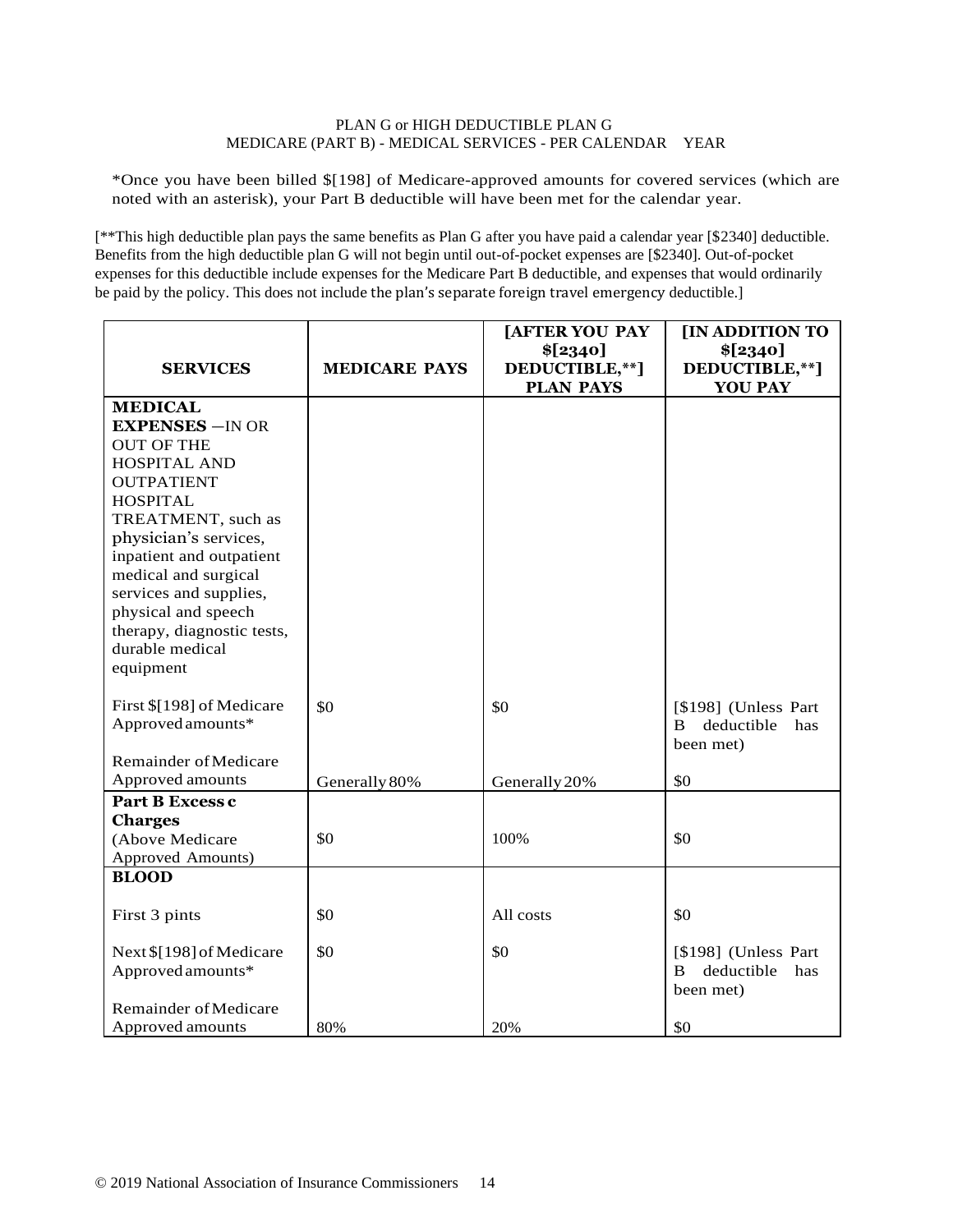| <b>SERVICES</b>                                                                                    | <b>MEDICARE PAYS</b> | <b>[AFTER YOU PAY</b><br>\$[2340]<br>DEDUCTIBLE,**]<br><b>PLAN PAYS</b> | <b>[IN ADDITION TO</b><br>\$[2340]<br>DEDUCTIBLE,**]<br><b>YOU PAY</b> |
|----------------------------------------------------------------------------------------------------|----------------------|-------------------------------------------------------------------------|------------------------------------------------------------------------|
| <b>CLINICAL</b><br><b>LABORATORY</b><br><b>SERVICES-TESTS</b><br>FOR DIAGNOSTIC<br><b>SERVICES</b> | 100%                 | \$0                                                                     | \$0                                                                    |

#### PLAN G or HIGH DEDUCTIBLE PLAN G PARTS A & B

| <b>SERVICES</b>                                                      | <b>MEDICARE PAYS</b> | [AFTER YOU PAY<br>\$[2340]<br>DEDUCTIBLE,**]<br><b>PLAN PAYS</b> | <b>[IN ADDITION</b><br>TO \$[2340]<br>DEDUCTIBLE, ]**<br><b>YOU PAY</b> |
|----------------------------------------------------------------------|----------------------|------------------------------------------------------------------|-------------------------------------------------------------------------|
| <b>HOME HEALTH CARE</b>                                              |                      |                                                                  |                                                                         |
| <b>MEDICARE APPROVED</b><br><b>SERVICES</b>                          |                      |                                                                  |                                                                         |
| Medically necessary skilled<br>care services and medical<br>supplies | 100%                 | \$0                                                              | \$0                                                                     |
| Durable medical equipment                                            |                      |                                                                  |                                                                         |
| - First \$[198] of Medicare                                          | \$0                  | \$0                                                              | $[$198]$ (Unless                                                        |
| Approved Amounts*                                                    |                      |                                                                  | Part B deductible                                                       |
| - Remainder of Medicare                                              |                      |                                                                  | has been met)                                                           |
| Approved Amounts                                                     | 80%                  | 20%                                                              | \$0                                                                     |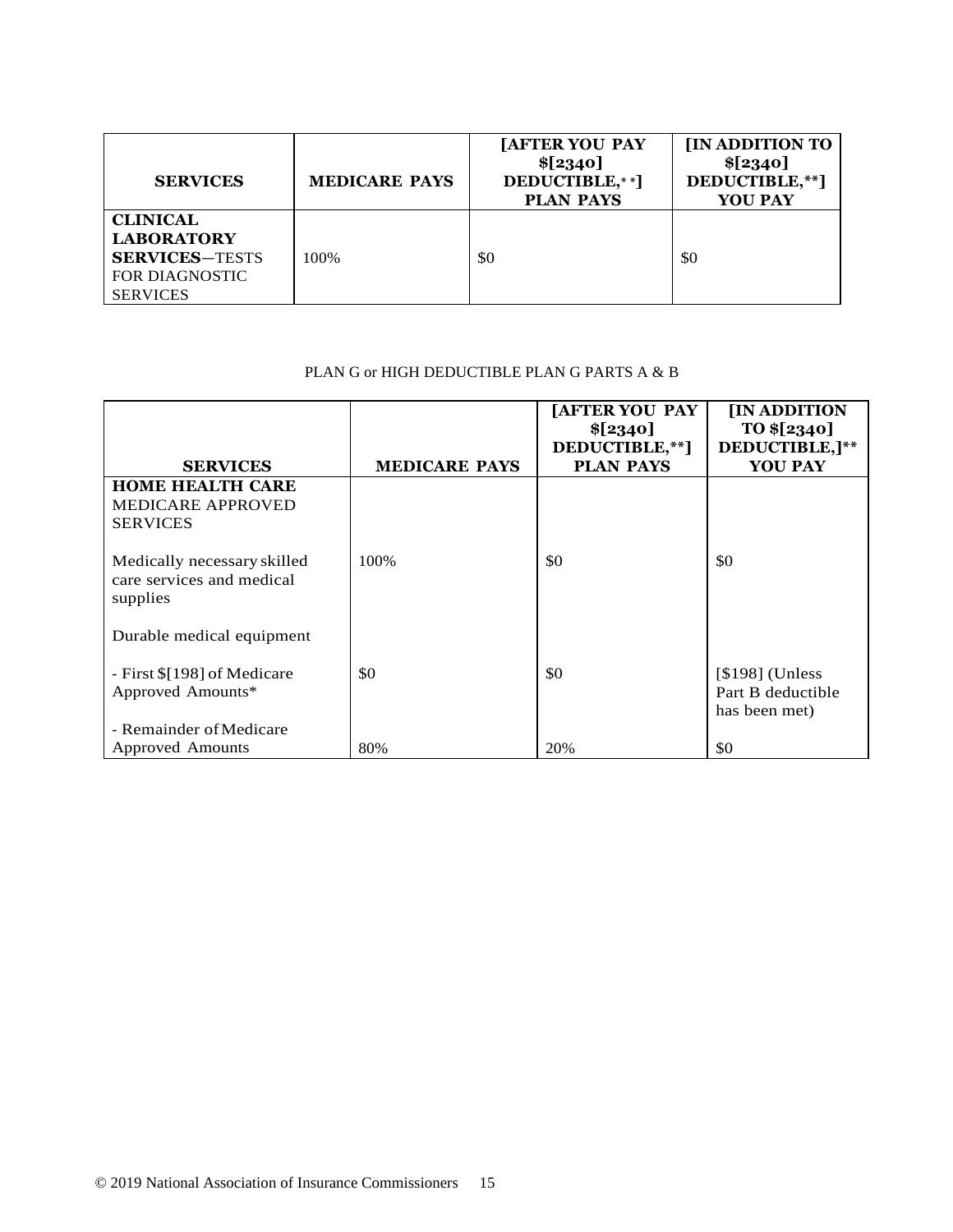#### PLAN G or HIGH DEDUCTIBLE PLAN G OTHER

|                                                  |                      | [AFTER YOU PAY<br>\$[2340]<br>DEDUCTIBLE,**] | [IN ADDITION<br>TO \$[2340]<br>DEDUCTIBLE, ]** |
|--------------------------------------------------|----------------------|----------------------------------------------|------------------------------------------------|
| <b>SERVICES</b>                                  | <b>MEDICARE PAYS</b> | <b>PLAN PAYS</b>                             | <b>YOU PAY</b>                                 |
| <b>FOREIGN TRAVEL -</b><br><b>NOT COVERED BY</b> |                      |                                              |                                                |
| <b>MEDICARE</b>                                  |                      |                                              |                                                |
| Medically necessary                              |                      |                                              |                                                |
| Emergency care services                          |                      |                                              |                                                |
| Beginning during the                             |                      |                                              |                                                |
| first 60 days of each                            |                      |                                              |                                                |
| trip outside the USA                             |                      |                                              |                                                |
| First \$250 each calendar year                   | \$0                  | \$0                                          | \$250                                          |
| Remainder of charges                             | \$0                  | 80% to a lifetime                            | 20% and amounts                                |
|                                                  |                      | maximum benefit                              | over the $$50,000$                             |
|                                                  |                      | of \$50,000                                  | lifetime maximum                               |

#### BENEFITS - NOT COVERED BY MEDICARE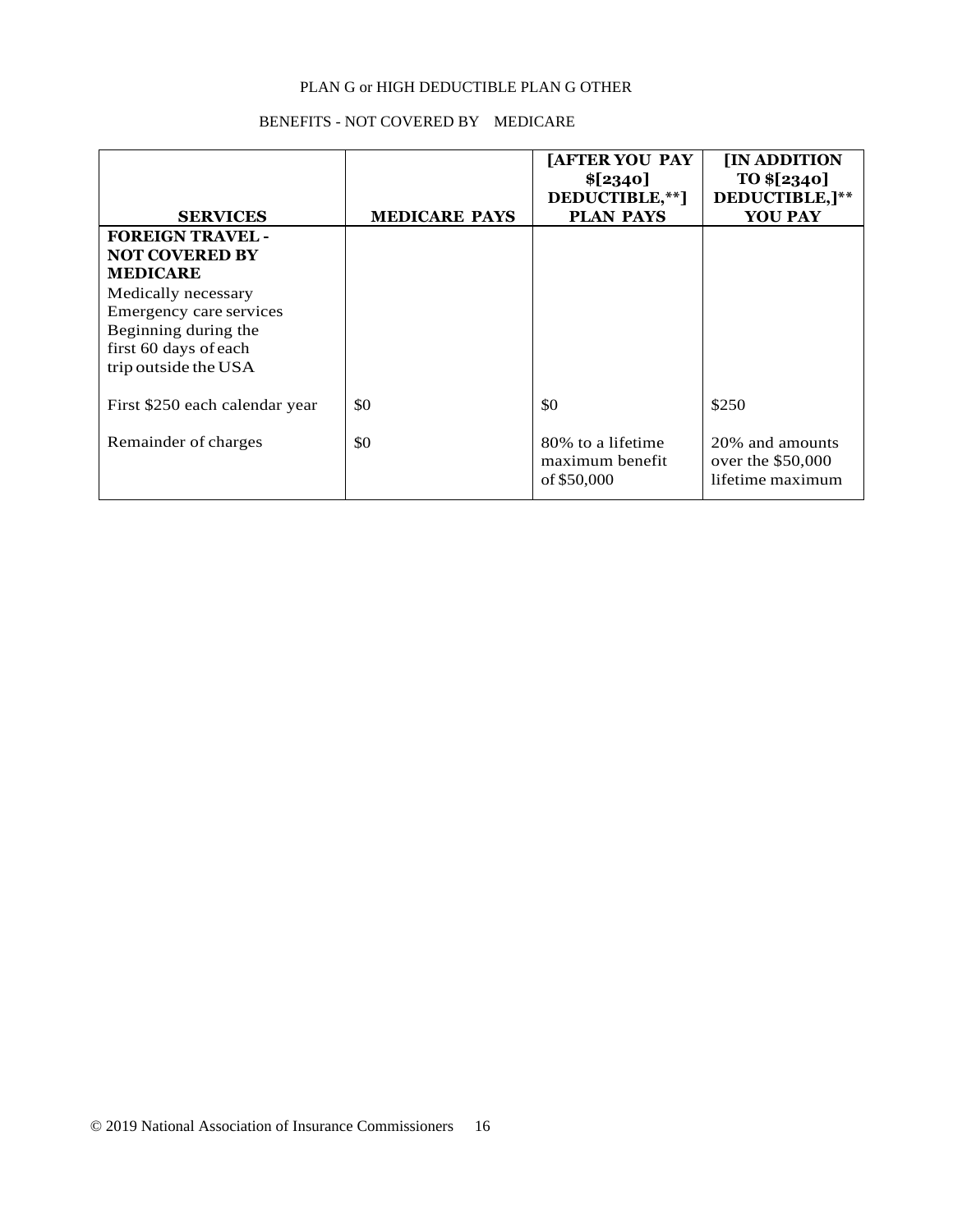#### MEDICARE (PART A) – HOSPITAL SERVICES – PER BENEFIT PERIOD

\* A benefit period begins on the first day you receive service as an inpatient in a hospital and ends after you have been out of the hospital and have not received skilled care in any other facility for 60 days in a row.

[\*\*This high deductible plan pays the same benefits as Plan F after you have paid a calendar year [\$2340] deductible. Benefits from the high deductible plan F will not begin until out-of-pocket expenses are [\$2340]. Out-of-pocket expenses for this deductible are expenses that would ordinarily be paid by the policy. This includes the Medicare deductibles for Part A and Part B but does not include the plan's separate foreign travel emergency deductible.]

|                            |                       | [AFTER YOU PAY    | <b>[IN ADDITION</b> |
|----------------------------|-----------------------|-------------------|---------------------|
|                            |                       | \$[2340]          | TO \$[2340]         |
| <b>SERVICES</b>            | <b>MEDICARE PAYS</b>  | DEDUCTIBLE,**]    | DEDUCTIBLE,**]      |
|                            |                       | <b>PLAN PAYS</b>  | <b>YOU PAY</b>      |
| <b>HOSPITALIZATION*</b>    |                       |                   |                     |
| Semiprivate room and       |                       |                   |                     |
| board, general nursing and |                       |                   |                     |
| miscellaneous services and |                       |                   |                     |
| supplies                   |                       |                   |                     |
|                            |                       |                   |                     |
| First 60 days              | All but \$[1408]      | \$[1408] (Part A  | \$0                 |
|                            |                       | deductible)       |                     |
|                            |                       |                   |                     |
| 61st thru 90th day         | All but \$[352] a day | \$[352] aday      | \$0                 |
|                            |                       |                   |                     |
| 91st day and after:        |                       |                   |                     |
| - While using 60           | All but \$[704] a day | \$[704] aday      | \$0                 |
| lifetime reserve days      |                       |                   |                     |
|                            |                       |                   |                     |
| - Once lifetime reserve    |                       |                   |                     |
| days are used:             |                       |                   |                     |
|                            |                       |                   |                     |
| $--$ Additional 365        | \$0                   | 100% of Medicare  | $$0***$             |
| days                       |                       | eligible expenses |                     |
|                            |                       |                   |                     |
| --Beyond the additional    | \$0                   | \$0               | All costs           |
| 365 days                   |                       |                   |                     |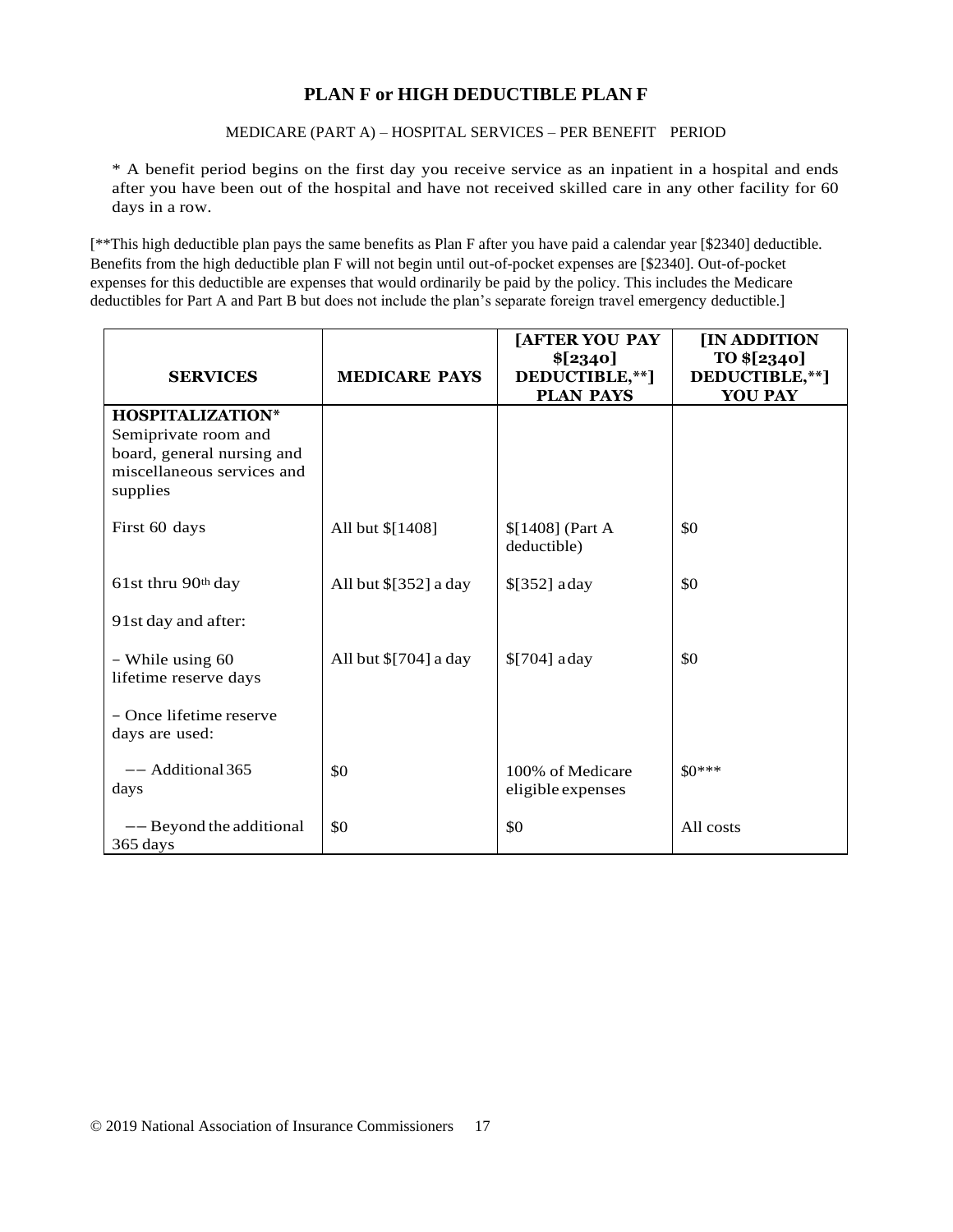#### MEDICARE (PART A) – HOSPITAL SERVICES – PER BENEFIT PERIOD (cont.)

|                                                                                                                                                                                                                                                            |                                                                                   | [AFTER YOU PAY<br>\$[2340]          | <b>IN ADDITION</b><br>TO \$[2340] |
|------------------------------------------------------------------------------------------------------------------------------------------------------------------------------------------------------------------------------------------------------------|-----------------------------------------------------------------------------------|-------------------------------------|-----------------------------------|
| <b>SERVICES</b>                                                                                                                                                                                                                                            | <b>MEDICARE PAYS</b>                                                              | DEDUCTIBLE,**]<br><b>PLAN PAYS</b>  | DEDUCTIBLE,**]<br><b>YOU PAY</b>  |
| <b>SKILLED NURSING</b><br><b>FACILITY CARE*</b><br>You must meet Medicare's<br>requirements, including<br>having been in a hospital<br>for at least 3 days and<br>entered a Medicare-<br>approved facility within 30<br>days after leaving the<br>hospital |                                                                                   |                                     |                                   |
| First 20 days                                                                                                                                                                                                                                              | All approved amounts                                                              | \$0                                 | \$0                               |
| 21st thru 100th day                                                                                                                                                                                                                                        | All but $\frac{176}{a}$ a day                                                     | Up to $[176]$ a day                 | \$0                               |
| $101st$ day and after                                                                                                                                                                                                                                      | \$0                                                                               | \$0                                 | All costs                         |
| <b>BLOOD</b>                                                                                                                                                                                                                                               |                                                                                   |                                     |                                   |
| First 3 pints                                                                                                                                                                                                                                              | \$0                                                                               | 3 pints                             | \$0                               |
| <b>Additional amounts</b>                                                                                                                                                                                                                                  | 100%                                                                              | \$0                                 | \$0                               |
| <b>HOSPICE CARE</b>                                                                                                                                                                                                                                        |                                                                                   |                                     |                                   |
| You must meet Medicare's<br>requirements, including a<br>doctor's certification of<br>terminal illness                                                                                                                                                     | All but very limited co-<br>payment/<br>coinsurance for out-<br>patient drugs and | Medicare co-payment/<br>coinsurance | \$0                               |
|                                                                                                                                                                                                                                                            | inpatient respite care                                                            |                                     |                                   |

**\*\*\* NOTICE:** When your Medicare Part A hospital benefits are exhausted, the insurer stands in the place of Medicare and will pay whatever amount Medicare would have paid for up to an additional 365 days as provided in the policy's "Core Benefits." During thistime the hospital is prohibited from billing you for the balance based on any difference between its billed charges and the amount Medicare would havepaid.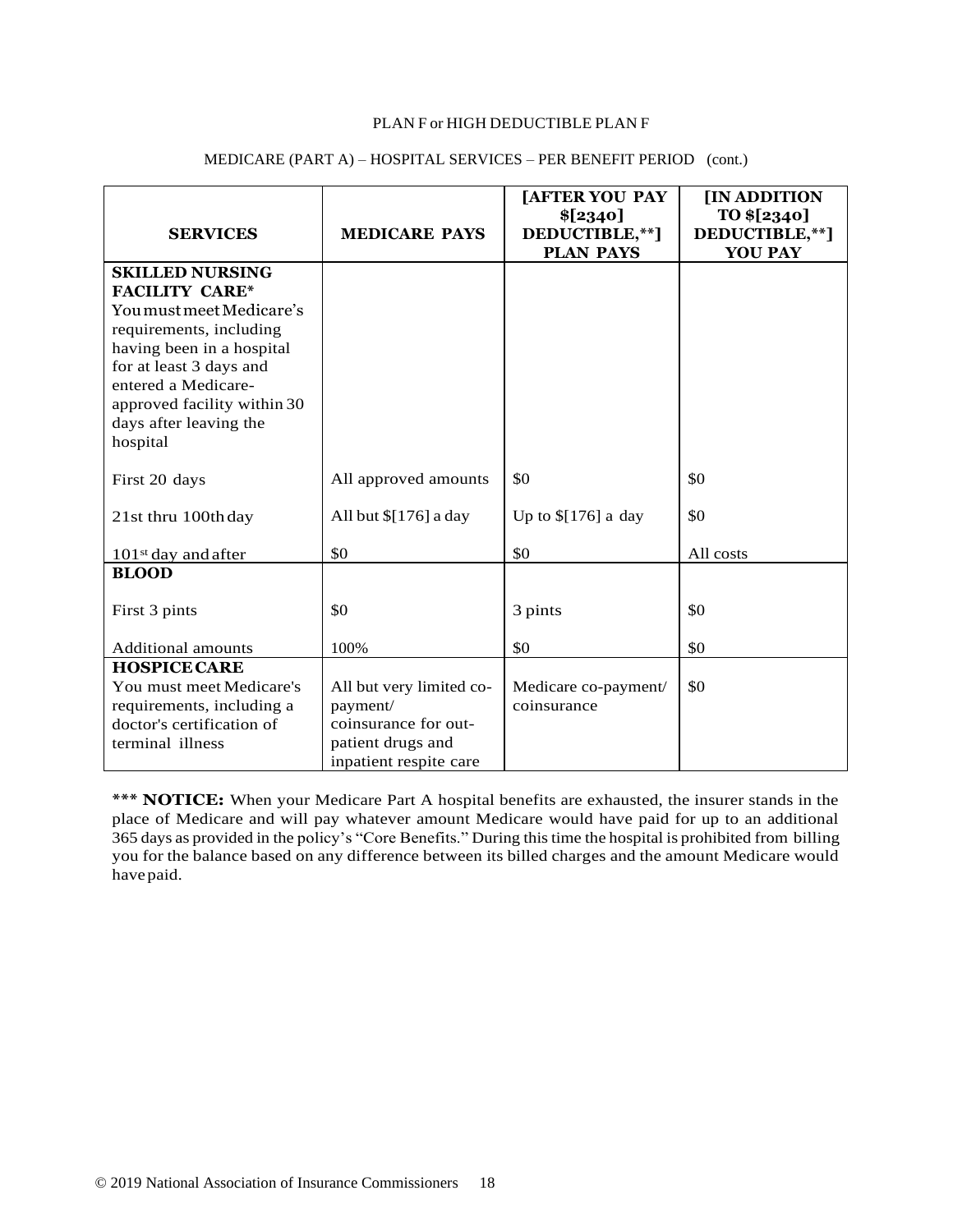#### MEDICARE (PART B) - MEDICAL SERVICES - PER CALENDAR YEAR

\*Once you have been billed \$[198] of Medicare-approved amounts for covered services (which are noted with an asterisk), your Part B deductible will have been met for the calendar year.

[\*\*This high deductible plan pays the same benefits as Plan F after you have paid a calendar year [\$2340] deductible. Benefits from the high deductible plan F will not begin until out-of-pocket expenses are [\$2340]. Outof-pocket expenses for this deductible are expenses that would ordinarily be paid by the policy. This includes the Medicare deductibles for Part A and Part B, but does not include the plan's separate foreign travel emergency deductible.]

| \$[2340]<br>\$[2340]<br>DEDUCTIBLE,*]<br>DEDUCTIBLE,**]<br><b>SERVICES</b><br><b>MEDICARE PAYS</b><br><b>PLAN PAYS</b><br><b>YOU PAY</b><br><b>MEDICAL EXPENSES</b><br>IN OR OUT OF THE<br><b>HOSPITAL AND</b><br><b>OUTPATIENT</b><br><b>HOSPITAL</b><br>TREATMENT,<br>such as physician's<br>services, inpatient and<br>outpatient medical and<br>surgical services and<br>supplies, physical and<br>speech therapy,<br>diagnostic tests,<br>durable medical<br>equipment<br>\$0<br>First \$[198] of Medicare<br>\$0<br>\$[198] (Part B<br>Approved amounts*<br>deductible)<br>Remainder of Medicare<br>\$0<br>Generally 80%<br>Generally 20%<br>Approved amounts<br>Part B excess charges<br>(Above Medicare<br>\$0<br>\$0<br>100%<br>Approved A m o u n t s)<br><b>BLOOD</b><br>\$0<br>\$0<br>All costs<br>First 3 pints<br>Next \$[198] of Medicare<br>\$0<br>\$[198] (Part B<br>\$0<br>Approved amounts*<br>deductible)<br>Remainder of Medicare<br>20%<br>80%<br>\$0 |  | <b>[AFTER YOU PAY</b> | <b>[IN ADDITION TO</b> |
|-----------------------------------------------------------------------------------------------------------------------------------------------------------------------------------------------------------------------------------------------------------------------------------------------------------------------------------------------------------------------------------------------------------------------------------------------------------------------------------------------------------------------------------------------------------------------------------------------------------------------------------------------------------------------------------------------------------------------------------------------------------------------------------------------------------------------------------------------------------------------------------------------------------------------------------------------------------------------------|--|-----------------------|------------------------|
|                                                                                                                                                                                                                                                                                                                                                                                                                                                                                                                                                                                                                                                                                                                                                                                                                                                                                                                                                                             |  |                       |                        |
|                                                                                                                                                                                                                                                                                                                                                                                                                                                                                                                                                                                                                                                                                                                                                                                                                                                                                                                                                                             |  |                       |                        |
|                                                                                                                                                                                                                                                                                                                                                                                                                                                                                                                                                                                                                                                                                                                                                                                                                                                                                                                                                                             |  |                       |                        |
|                                                                                                                                                                                                                                                                                                                                                                                                                                                                                                                                                                                                                                                                                                                                                                                                                                                                                                                                                                             |  |                       |                        |
|                                                                                                                                                                                                                                                                                                                                                                                                                                                                                                                                                                                                                                                                                                                                                                                                                                                                                                                                                                             |  |                       |                        |
|                                                                                                                                                                                                                                                                                                                                                                                                                                                                                                                                                                                                                                                                                                                                                                                                                                                                                                                                                                             |  |                       |                        |
|                                                                                                                                                                                                                                                                                                                                                                                                                                                                                                                                                                                                                                                                                                                                                                                                                                                                                                                                                                             |  |                       |                        |
|                                                                                                                                                                                                                                                                                                                                                                                                                                                                                                                                                                                                                                                                                                                                                                                                                                                                                                                                                                             |  |                       |                        |
|                                                                                                                                                                                                                                                                                                                                                                                                                                                                                                                                                                                                                                                                                                                                                                                                                                                                                                                                                                             |  |                       |                        |
|                                                                                                                                                                                                                                                                                                                                                                                                                                                                                                                                                                                                                                                                                                                                                                                                                                                                                                                                                                             |  |                       |                        |
|                                                                                                                                                                                                                                                                                                                                                                                                                                                                                                                                                                                                                                                                                                                                                                                                                                                                                                                                                                             |  |                       |                        |
|                                                                                                                                                                                                                                                                                                                                                                                                                                                                                                                                                                                                                                                                                                                                                                                                                                                                                                                                                                             |  |                       |                        |
|                                                                                                                                                                                                                                                                                                                                                                                                                                                                                                                                                                                                                                                                                                                                                                                                                                                                                                                                                                             |  |                       |                        |
|                                                                                                                                                                                                                                                                                                                                                                                                                                                                                                                                                                                                                                                                                                                                                                                                                                                                                                                                                                             |  |                       |                        |
|                                                                                                                                                                                                                                                                                                                                                                                                                                                                                                                                                                                                                                                                                                                                                                                                                                                                                                                                                                             |  |                       |                        |
|                                                                                                                                                                                                                                                                                                                                                                                                                                                                                                                                                                                                                                                                                                                                                                                                                                                                                                                                                                             |  |                       |                        |
|                                                                                                                                                                                                                                                                                                                                                                                                                                                                                                                                                                                                                                                                                                                                                                                                                                                                                                                                                                             |  |                       |                        |
|                                                                                                                                                                                                                                                                                                                                                                                                                                                                                                                                                                                                                                                                                                                                                                                                                                                                                                                                                                             |  |                       |                        |
|                                                                                                                                                                                                                                                                                                                                                                                                                                                                                                                                                                                                                                                                                                                                                                                                                                                                                                                                                                             |  |                       |                        |
|                                                                                                                                                                                                                                                                                                                                                                                                                                                                                                                                                                                                                                                                                                                                                                                                                                                                                                                                                                             |  |                       |                        |
|                                                                                                                                                                                                                                                                                                                                                                                                                                                                                                                                                                                                                                                                                                                                                                                                                                                                                                                                                                             |  |                       |                        |
|                                                                                                                                                                                                                                                                                                                                                                                                                                                                                                                                                                                                                                                                                                                                                                                                                                                                                                                                                                             |  |                       |                        |
|                                                                                                                                                                                                                                                                                                                                                                                                                                                                                                                                                                                                                                                                                                                                                                                                                                                                                                                                                                             |  |                       |                        |
|                                                                                                                                                                                                                                                                                                                                                                                                                                                                                                                                                                                                                                                                                                                                                                                                                                                                                                                                                                             |  |                       |                        |
|                                                                                                                                                                                                                                                                                                                                                                                                                                                                                                                                                                                                                                                                                                                                                                                                                                                                                                                                                                             |  |                       |                        |
|                                                                                                                                                                                                                                                                                                                                                                                                                                                                                                                                                                                                                                                                                                                                                                                                                                                                                                                                                                             |  |                       |                        |
|                                                                                                                                                                                                                                                                                                                                                                                                                                                                                                                                                                                                                                                                                                                                                                                                                                                                                                                                                                             |  |                       |                        |
|                                                                                                                                                                                                                                                                                                                                                                                                                                                                                                                                                                                                                                                                                                                                                                                                                                                                                                                                                                             |  |                       |                        |
|                                                                                                                                                                                                                                                                                                                                                                                                                                                                                                                                                                                                                                                                                                                                                                                                                                                                                                                                                                             |  |                       |                        |
|                                                                                                                                                                                                                                                                                                                                                                                                                                                                                                                                                                                                                                                                                                                                                                                                                                                                                                                                                                             |  |                       |                        |
|                                                                                                                                                                                                                                                                                                                                                                                                                                                                                                                                                                                                                                                                                                                                                                                                                                                                                                                                                                             |  |                       |                        |
|                                                                                                                                                                                                                                                                                                                                                                                                                                                                                                                                                                                                                                                                                                                                                                                                                                                                                                                                                                             |  |                       |                        |
|                                                                                                                                                                                                                                                                                                                                                                                                                                                                                                                                                                                                                                                                                                                                                                                                                                                                                                                                                                             |  |                       |                        |
|                                                                                                                                                                                                                                                                                                                                                                                                                                                                                                                                                                                                                                                                                                                                                                                                                                                                                                                                                                             |  |                       |                        |
| Approved amounts                                                                                                                                                                                                                                                                                                                                                                                                                                                                                                                                                                                                                                                                                                                                                                                                                                                                                                                                                            |  |                       |                        |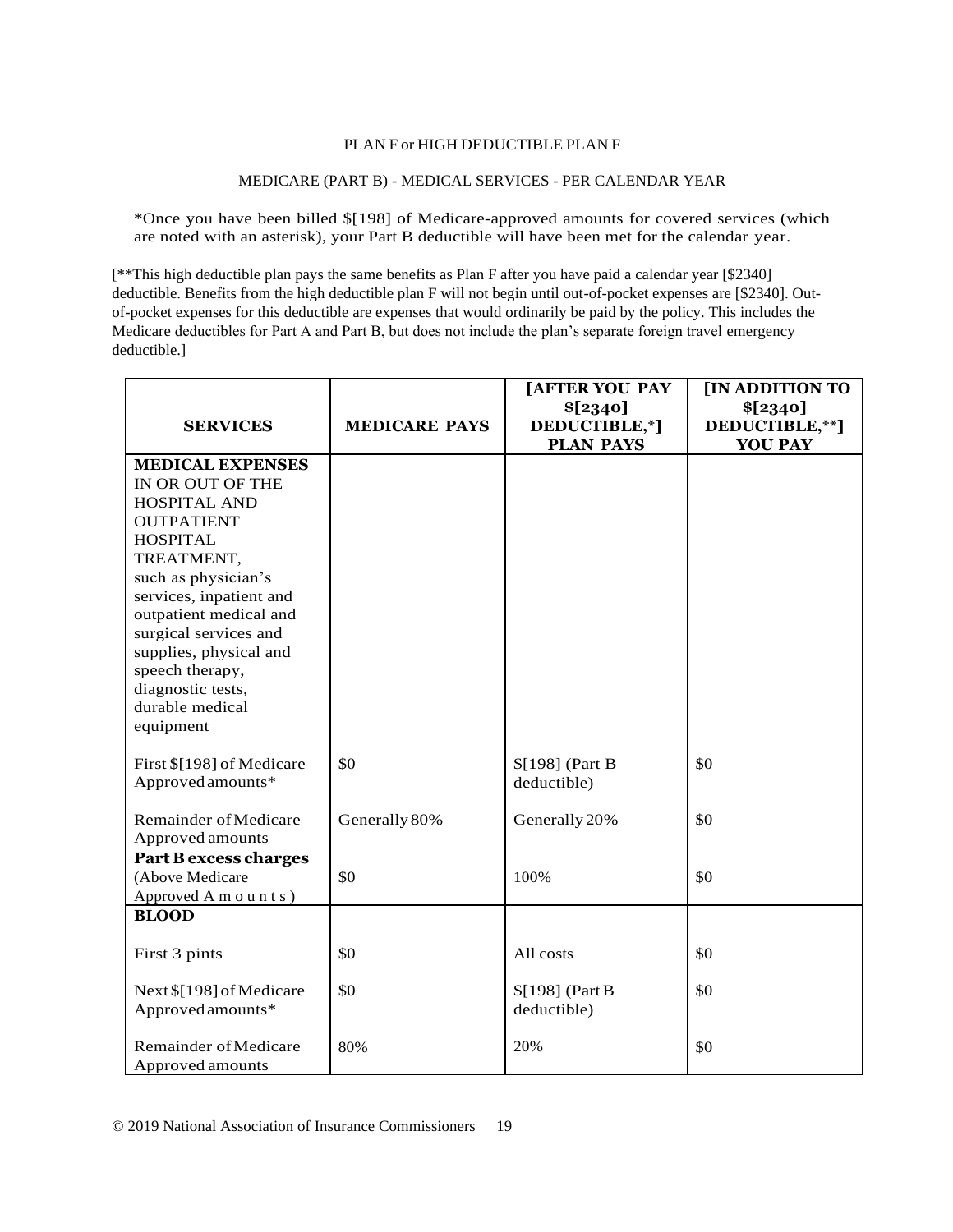#### MEDICARE (PART B) - MEDICAL SERVICES - PER CALENDAR YEAR (cont.)

| <b>SERVICES</b>                      | <b>MEDICARE PAYS</b> | <b>[AFTER YOU PAY</b><br>\$[2340]<br>DEDUCTIBLE,*]<br><b>PLAN PAYS</b> | <b>[IN ADDITION TO</b><br>\$[2340]<br>DEDUCTIBLE,**]<br><b>YOU PAY</b> |
|--------------------------------------|----------------------|------------------------------------------------------------------------|------------------------------------------------------------------------|
| <b>CLINICAL</b><br><b>LABORATORY</b> | 100%                 | \$0                                                                    | \$0                                                                    |
| <b>SERVICES-TESTS</b>                |                      |                                                                        |                                                                        |
| <b>FOR DIAGNOSTIC</b>                |                      |                                                                        |                                                                        |
| <b>SERVICES</b>                      |                      |                                                                        |                                                                        |

#### PLAN F or HIGH DEDUCTIBLE PLAN F

## PARTS A & B

| <b>SERVICES</b>                                                        | <b>MEDICARE PAYS</b> | [AFTER YOU PAY<br>\$[2340]<br>DEDUCTIBLE,**]<br><b>PLAN PAYS</b> | <b>[IN ADDITION TO</b><br>\$[2340]<br>DEDUCTIBLE,**]<br><b>YOU PAY</b> |
|------------------------------------------------------------------------|----------------------|------------------------------------------------------------------|------------------------------------------------------------------------|
| <b>HOME HEALTH CARE</b><br><b>MEDICARE APPROVED</b><br><b>SERVICES</b> |                      |                                                                  |                                                                        |
| Medically necessary skilled<br>care services and medical<br>supplies   | 100\%                | \$0                                                              | \$0                                                                    |
| Durable medical equipment                                              |                      |                                                                  |                                                                        |
| -First \$[198] of Medicare<br>Approved Amounts*                        | \$0                  | $\left[198\right]$ (Part B)<br>deductible)                       | \$0                                                                    |
| $-$ Remainder of Medicare $-$<br>Approved Amounts                      | 80%                  | 20%                                                              | \$0                                                                    |